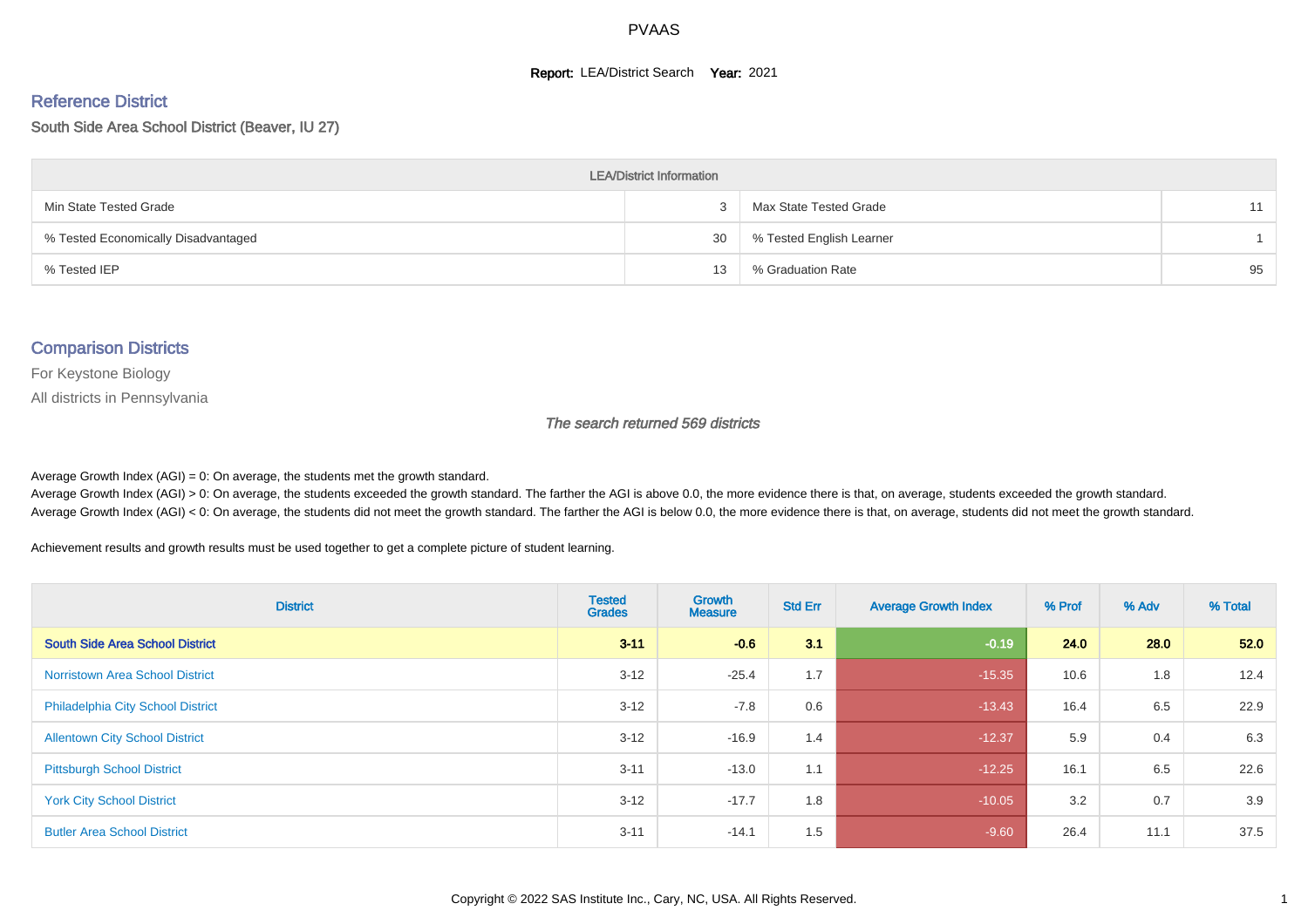| <b>District</b>                                    | <b>Tested</b><br><b>Grades</b> | <b>Growth</b><br><b>Measure</b> | <b>Std Err</b> | <b>Average Growth Index</b> | % Prof | % Adv   | % Total |
|----------------------------------------------------|--------------------------------|---------------------------------|----------------|-----------------------------|--------|---------|---------|
| <b>South Side Area School District</b>             | $3 - 11$                       | $-0.6$                          | 3.1            | $-0.19$                     | 24.0   | 28.0    | 52.0    |
| <b>Muhlenberg School District</b>                  | $3 - 10$                       | $-17.8$                         | 1.9            | $-9.34$                     | 12.4   | 4.6     | 17.0    |
| <b>North Hills School District</b>                 | $3 - 11$                       | $-15.8$                         | 1.8            | $-8.84$                     | 26.4   | 19.8    | 46.2    |
| <b>Cheltenham School District</b>                  | $3 - 11$                       | $-17.6$                         | 2.0            | $-8.74$                     | 24.4   | 8.3     | 32.6    |
| <b>Williamsport Area School District</b>           | $3 - 11$                       | $-11.7$                         | 1.4            | $-8.29$                     | 18.2   | 10.5    | 28.7    |
| <b>West Side CTC</b>                               | $9 - 10$                       | $-32.0$                         | 3.9            | $-8.16$                     | 5.9    | 0.0     | 5.9     |
| Ambridge Area School District                      | $3 - 12$                       | $-19.4$                         | 2.5            | $-7.64$                     | 23.2   | 5.6     | 28.9    |
| <b>Lancaster School District</b>                   | $3 - 12$                       | $-10.0$                         | 1.4            | $-7.22$                     | 9.0    | 3.9     | 12.8    |
| <b>Greater Latrobe School District</b>             | $3 - 11$                       | $-14.1$                         | 2.0            | $-7.14$                     | 41.0   | 12.6    | 53.6    |
| <b>York Co School Of Technology</b>                | $9 - 12$                       | $-10.9$                         | 1.6            | $-6.79$                     | 22.6   | 4.0     | 26.6    |
| <b>Hempfield Area School District</b>              | $3 - 12$                       | $-10.2$                         | 1.6            | $-6.37$                     | 28.1   | 19.2    | 47.3    |
| <b>Kennett Consolidated School District</b>        | $3 - 11$                       | $-10.4$                         | 1.7            | $-6.27$                     | 28.7   | 14.0    | 42.7    |
| <b>Big Beaver Falls Area School District</b>       | $3 - 11$                       | $-17.9$                         | 2.8            | $-6.27$                     | 9.4    | 2.8     | 12.2    |
| <b>New Castle Area School District</b>             | $3 - 12$                       | $-13.6$                         | 2.3            | $-5.99$                     | 17.6   | 2.0     | 19.5    |
| <b>Coatesville Area School District</b>            | $3 - 11$                       | $-9.5$                          | 1.6            | $-5.81$                     | 12.8   | 3.3     | 16.2    |
| <b>Central Cambria School District</b>             | $3 - 11$                       | $-12.7$                         | 2.3            | $-5.61$                     | 19.4   | 7.4     | 26.9    |
| <b>Aliquippa School District</b>                   | $3 - 11$                       | $-20.0$                         | 3.6            | $-5.54$                     | 1.7    | 0.0     | 1.7     |
| <b>Frazier School District</b>                     | $3 - 11$                       | $-18.9$                         | 3.4            | $-5.49$                     | 18.3   | 1.4     | 19.7    |
| <b>Lincoln Park Performing Arts Charter School</b> | $7 - 11$                       | $-14.9$                         | 2.7            | $-5.45$                     | 39.3   | 8.9     | 48.2    |
| <b>Washington School District</b>                  | $3 - 11$                       | $-15.9$                         | 2.9            | $-5.44$                     | 12.9   | 1.7     | 14.7    |
| Philadelphia Academy Charter School                | $3 - 11$                       | $-14.7$                         | 2.7            | $-5.42$                     | 21.6   | $3.9\,$ | 25.5    |
| <b>Bristol Township School District</b>            | $3 - 11$                       | $-7.4$                          | 1.4            | $-5.32$                     | 13.8   | 4.6     | 18.4    |
| <b>Wilkes-Barre Area School District</b>           | $3 - 11$                       | $-12.4$                         | 2.4            | $-5.18$                     | 14.2   | 3.7     | 17.9    |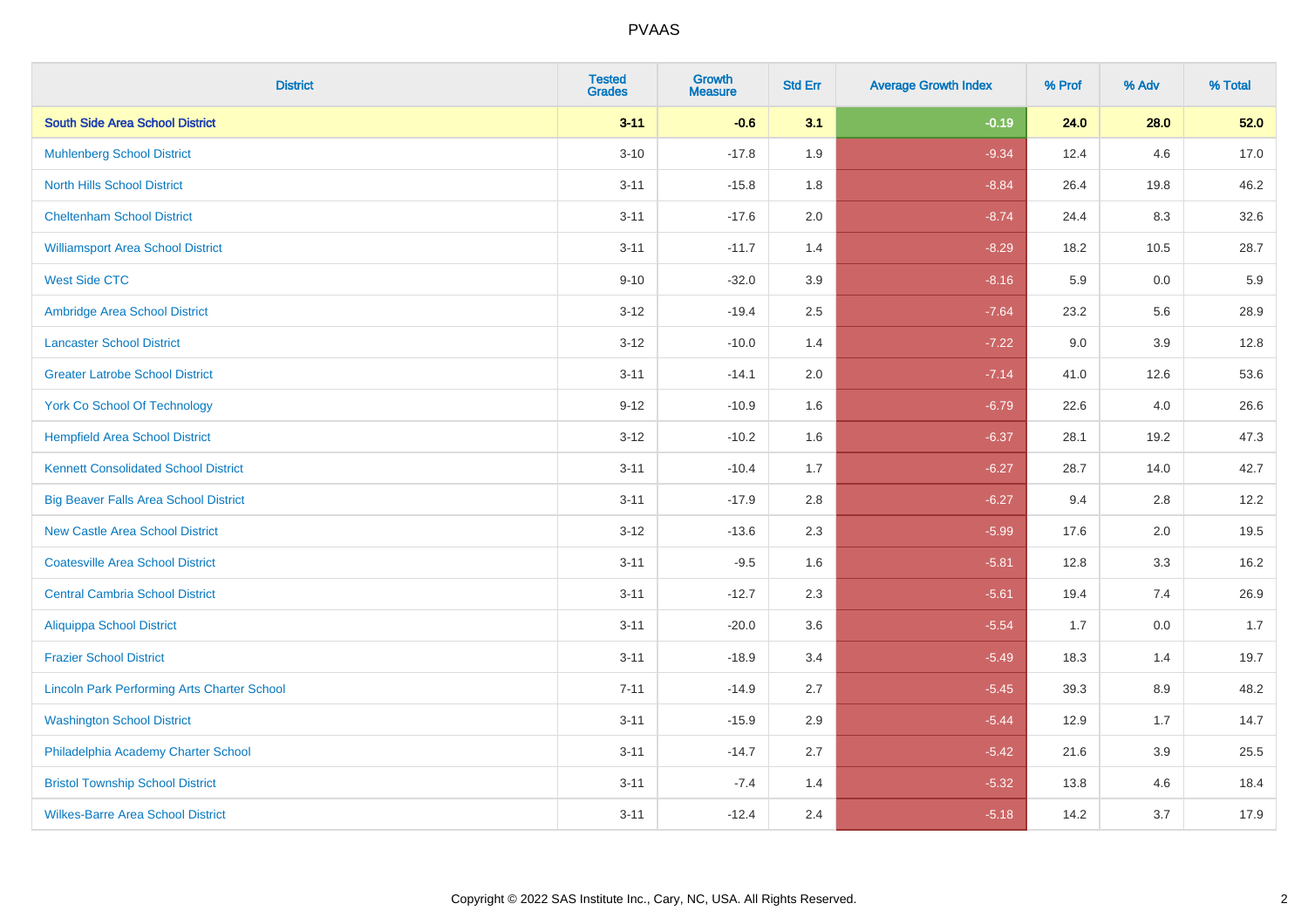| <b>District</b>                                   | <b>Tested</b><br><b>Grades</b> | <b>Growth</b><br><b>Measure</b> | <b>Std Err</b> | <b>Average Growth Index</b> | % Prof | % Adv   | % Total  |
|---------------------------------------------------|--------------------------------|---------------------------------|----------------|-----------------------------|--------|---------|----------|
| <b>South Side Area School District</b>            | $3 - 11$                       | $-0.6$                          | 3.1            | $-0.19$                     | 24.0   | 28.0    | 52.0     |
| <b>East Lycoming School District</b>              | $3 - 11$                       | $-10.9$                         | 2.1            | $-5.08$                     | 22.5   | 8.2     | 30.8     |
| Meyersdale Area School District                   | $3 - 11$                       | $-16.1$                         | 3.3            | $-4.94$                     | 20.3   | 5.8     | 26.1     |
| <b>Trinity Area School District</b>               | $3 - 11$                       | $-8.7$                          | 1.8            | $-4.87$                     | 20.9   | $9.8\,$ | $30.8\,$ |
| <b>Executive Education Academy Charter School</b> | $3 - 10$                       | $-14.6$                         | 3.0            | $-4.81$                     | 8.5    | 1.2     | 9.8      |
| <b>Chartiers-Houston School District</b>          | $3 - 10$                       | $-16.5$                         | 3.5            | $-4.79$                     | 26.3   | $6.6\,$ | 32.9     |
| West Mifflin Area School District                 | $3 - 12$                       | $-11.9$                         | 2.5            | $-4.77$                     | 15.9   | 4.0     | 19.9     |
| Lehigh Valley Charter High School For The Arts    | $9 - 10$                       | $-11.8$                         | 2.5            | $-4.76$                     | 28.9   | 5.7     | 34.6     |
| <b>Girard School District</b>                     | $3 - 11$                       | $-12.3$                         | 2.6            | $-4.76$                     | 29.7   | 18.9    | 48.6     |
| <b>Neshannock Township School District</b>        | $3 - 10$                       | $-12.5$                         | 2.7            | $-4.73$                     | 29.0   | 13.0    | 42.0     |
| <b>Fannett-Metal School District</b>              | $3 - 11$                       | $-22.3$                         | 4.8            | $-4.65$                     | 16.4   | 6.6     | 23.0     |
| <b>Derry Area School District</b>                 | $3 - 11$                       | $-11.8$                         | 2.6            | $-4.53$                     | 34.8   | 6.1     | 40.9     |
| <b>Northwestern School District</b>               | $3 - 11$                       | $-14.6$                         | 3.2            | $-4.51$                     | 32.5   | 13.7    | 46.2     |
| <b>Dunmore School District</b>                    | $3 - 11$                       | $-12.2$                         | 2.7            | $-4.51$                     | 15.0   | 5.3     | 20.4     |
| <b>Hanover Public School District</b>             | $3 - 11$                       | $-12.4$                         | 2.7            | $-4.50$                     | 22.7   | 6.2     | 28.9     |
| Jim Thorpe Area School District                   | $3 - 11$                       | $-10.9$                         | 2.4            | $-4.48$                     | 19.5   | 6.0     | 25.5     |
| <b>Greenville Area School District</b>            | $3 - 11$                       | $-13.2$                         | 3.0            | $-4.45$                     | 32.1   | 4.6     | 36.7     |
| <b>Chambersburg Area School District</b>          | $3 - 11$                       | $-5.6$                          | 1.3            | $-4.42$                     | 24.2   | 15.2    | 39.4     |
| <b>General Mclane School District</b>             | $3 - 11$                       | $-10.7$                         | 2.4            | $-4.40$                     | 34.0   | 15.6    | 49.6     |
| <b>Big Spring School District</b>                 | $3 - 11$                       | $-9.8$                          | 2.3            | $-4.32$                     | 23.6   | 12.9    | 36.5     |
| <b>Interboro School District</b>                  | $3 - 12$                       | $-8.4$                          | 2.0            | $-4.27$                     | 27.6   | 6.4     | 34.1     |
| <b>Central Dauphin School District</b>            | $3 - 11$                       | $-5.2$                          | 1.2            | $-4.24$                     | 29.3   | 8.7     | 38.0     |
| <b>Chartiers Valley School District</b>           | $3 - 11$                       | $-9.1$                          | 2.1            | $-4.23$                     | 20.7   | 17.4    | 38.0     |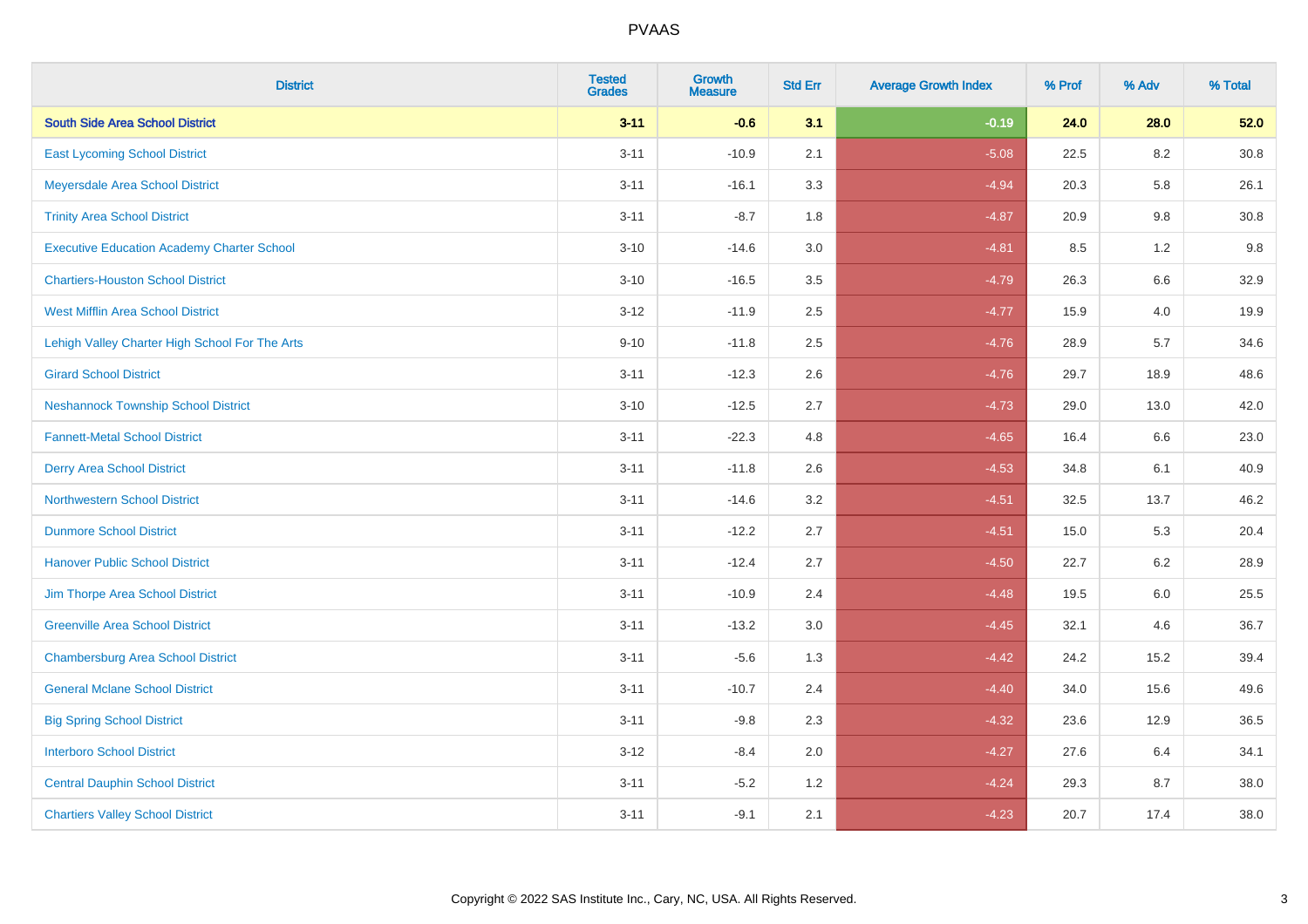| <b>District</b>                               | <b>Tested</b><br><b>Grades</b> | <b>Growth</b><br><b>Measure</b> | <b>Std Err</b> | <b>Average Growth Index</b> | % Prof | % Adv   | % Total |
|-----------------------------------------------|--------------------------------|---------------------------------|----------------|-----------------------------|--------|---------|---------|
| <b>South Side Area School District</b>        | $3 - 11$                       | $-0.6$                          | 3.1            | $-0.19$                     | 24.0   | 28.0    | 52.0    |
| <b>Central Fulton School District</b>         | $3 - 11$                       | $-13.3$                         | 3.2            | $-4.20$                     | 18.1   | 9.7     | 27.8    |
| <b>Williamsburg Community School District</b> | $3 - 11$                       | $-16.9$                         | 4.1            | $-4.14$                     | 22.4   | 0.0     | 22.4    |
| <b>Panther Valley School District</b>         | $3 - 12$                       | $-13.3$                         | 3.2            | $-4.10$                     | 31.5   | 4.1     | 35.6    |
| <b>Moniteau School District</b>               | $3 - 11$                       | $-11.8$                         | 2.9            | $-4.07$                     | 22.6   | 5.0     | 27.6    |
| <b>Mid Valley School District</b>             | $3 - 10$                       | $-11.1$                         | 2.7            | $-4.07$                     | 28.3   | 8.1     | 36.4    |
| <b>Mcguffey School District</b>               | $3 - 11$                       | $-12.1$                         | 3.0            | $-4.06$                     | 12.8   | 5.9     | 18.6    |
| <b>Southmoreland School District</b>          | $3 - 11$                       | $-12.5$                         | 3.1            | $-4.04$                     | 33.3   | 15.5    | 48.8    |
| <b>Milton Area School District</b>            | $3 - 11$                       | $-10.1$                         | 2.5            | $-4.04$                     | 23.0   | 11.3    | 34.2    |
| <b>Scranton School District</b>               | $3 - 12$                       | $-10.1$                         | 2.5            | $-4.04$                     | 20.0   | 7.7     | 27.7    |
| <b>Deer Lakes School District</b>             | $3 - 11$                       | $-10.0$                         | 2.5            | $-4.02$                     | 27.7   | 9.9     | 37.6    |
| <b>Ellwood City Area School District</b>      | $3 - 11$                       | $-12.5$                         | 3.1            | $-4.00$                     | 26.7   | 8.7     | 35.4    |
| <b>Plum Borough School District</b>           | $3 - 11$                       | $-9.4$                          | 2.4            | $-3.98$                     | 32.9   | 27.4    | 60.4    |
| <b>Windber Area School District</b>           | $3 - 11$                       | $-11.9$                         | 3.0            | $-3.94$                     | 41.0   | 10.3    | 51.3    |
| <b>Tussey Mountain School District</b>        | $3 - 12$                       | $-13.0$                         | 3.3            | $-3.93$                     | 11.1   | 3.2     | 14.3    |
| <b>Bethlehem Area School District</b>         | $3 - 11$                       | $-4.5$                          | 1.1            | $-3.91$                     | 20.4   | 11.3    | 31.7    |
| <b>Tacony Academy Charter School</b>          | $3 - 11$                       | $-12.9$                         | 3.3            | $-3.90$                     | 8.6    | 1.4     | 10.0    |
| <b>Grove City Area School District</b>        | $3 - 12$                       | $-8.8$                          | 2.3            | $-3.89$                     | 25.6   | 16.4    | 42.0    |
| <b>Pittston Area School District</b>          | $3 - 11$                       | $-8.2$                          | 2.2            | $-3.75$                     | 26.7   | 14.8    | 41.5    |
| <b>Mohawk Area School District</b>            | $3 - 11$                       | $-10.5$                         | 2.8            | $-3.75$                     | 35.1   | 10.6    | 45.7    |
| Jefferson County-Dubois AVTS                  | $9 - 11$                       | $-11.7$                         | 3.1            | $-3.72$                     | 17.6   | 2.8     | 20.4    |
| <b>Shade-Central City School District</b>     | $3 - 11$                       | $-14.6$                         | 4.0            | $-3.68$                     | 9.6    | $0.0\,$ | 9.6     |
| <b>Old Forge School District</b>              | $3 - 12$                       | $-11.3$                         | 3.1            | $-3.62$                     | 28.6   | 13.2    | 41.8    |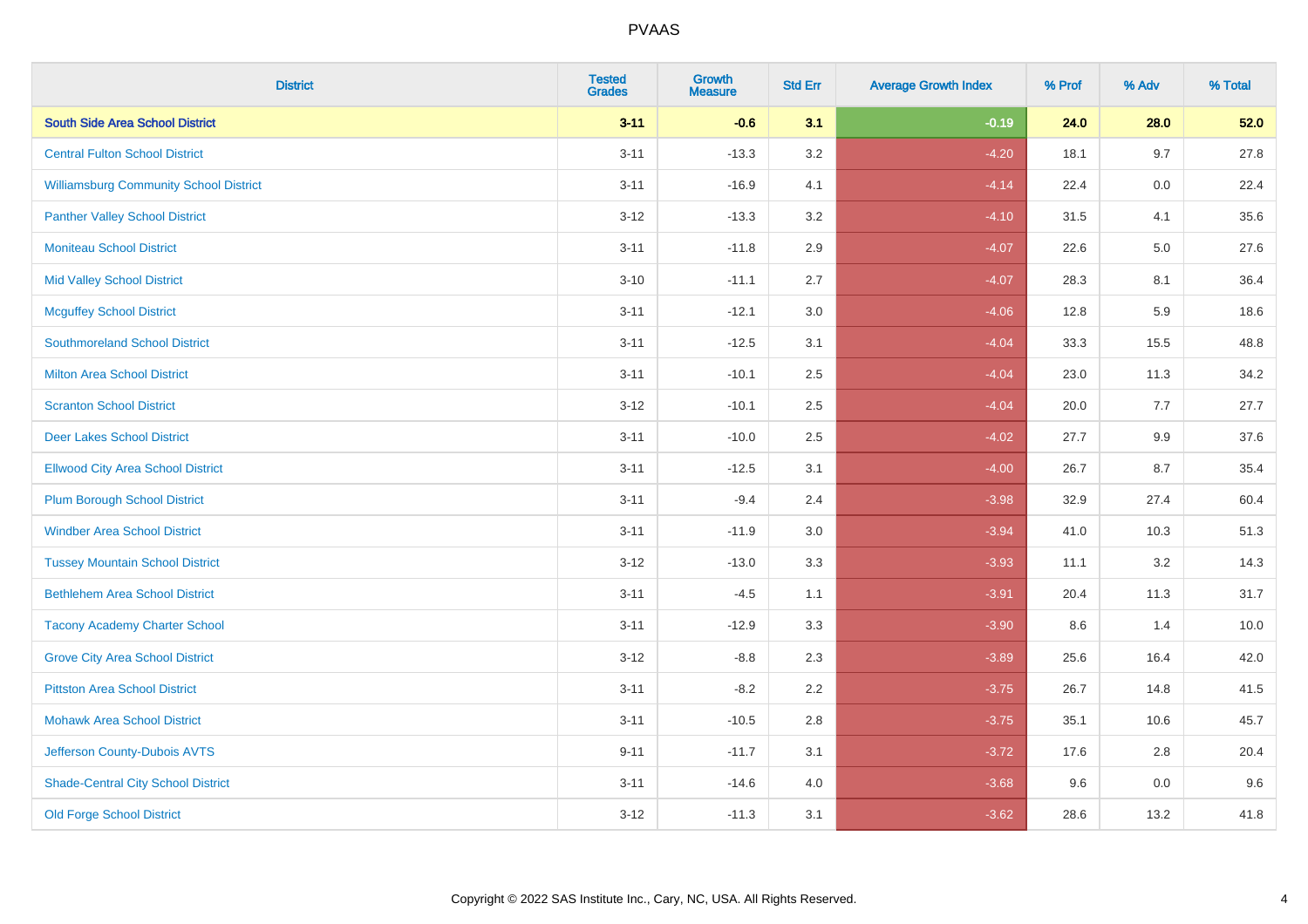| <b>District</b>                              | <b>Tested</b><br><b>Grades</b> | <b>Growth</b><br><b>Measure</b> | <b>Std Err</b> | <b>Average Growth Index</b> | % Prof | % Adv | % Total |
|----------------------------------------------|--------------------------------|---------------------------------|----------------|-----------------------------|--------|-------|---------|
| <b>South Side Area School District</b>       | $3 - 11$                       | $-0.6$                          | 3.1            | $-0.19$                     | 24.0   | 28.0  | 52.0    |
| <b>West York Area School District</b>        | $3 - 12$                       | $-9.8$                          | 2.7            | $-3.57$                     | 21.9   | 10.9  | 32.8    |
| Morrisville Borough School District          | $3 - 11$                       | $-13.1$                         | 3.7            | $-3.52$                     | 4.9    | 1.6   | 6.6     |
| Mechanicsburg Area School District           | $3 - 11$                       | $-5.7$                          | 1.6            | $-3.48$                     | 35.1   | 16.0  | 51.2    |
| <b>South Park School District</b>            | $3 - 11$                       | $-8.8$                          | 2.5            | $-3.46$                     | 28.1   | 17.0  | 45.2    |
| <b>Burgettstown Area School District</b>     | $3 - 11$                       | $-11.2$                         | 3.2            | $-3.46$                     | 16.0   | 2.7   | 18.7    |
| <b>Ligonier Valley School District</b>       | $3 - 11$                       | $-10.8$                         | 3.1            | $-3.43$                     | 34.1   | 5.8   | 39.9    |
| <b>Shikellamy School District</b>            | $3 - 10$                       | $-8.3$                          | 2.4            | $-3.42$                     | 20.8   | 18.5  | 39.2    |
| <b>Mount Carmel Area School District</b>     | $3 - 11$                       | $-7.9$                          | 2.3            | $-3.38$                     | 18.2   | 4.4   | 22.6    |
| <b>East Stroudsburg Area School District</b> | $3 - 11$                       | $-4.9$                          | 1.4            | $-3.38$                     | 22.7   | 12.5  | 35.2    |
| Lackawanna Trail School District             | $3 - 10$                       | $-11.0$                         | 3.3            | $-3.35$                     | 13.1   | 18.0  | 31.2    |
| <b>Riverview School District</b>             | $3 - 11$                       | $-13.0$                         | 4.0            | $-3.29$                     | 43.1   | 7.8   | 51.0    |
| <b>Canon-Mcmillan School District</b>        | $3 - 11$                       | $-5.0$                          | 1.5            | $-3.25$                     | 30.8   | 28.5  | 59.3    |
| <b>Somerset Area School District</b>         | $3 - 11$                       | $-7.6$                          | 2.4            | $-3.17$                     | 21.0   | 14.5  | 35.5    |
| <b>Parkland School District</b>              | $3 - 11$                       | $-3.7$                          | 1.2            | $-3.17$                     | 31.4   | 30.6  | 62.0    |
| <b>Montoursville Area School District</b>    | $3 - 12$                       | $-8.4$                          | 2.6            | $-3.17$                     | 38.8   | 18.2  | 57.0    |
| <b>Keystone Oaks School District</b>         | $3 - 11$                       | $-7.2$                          | 2.3            | $-3.14$                     | 30.0   | 11.1  | 41.0    |
| <b>Wissahickon School District</b>           | $3 - 10$                       | $-5.3$                          | 1.7            | $-3.14$                     | 27.5   | 29.0  | 56.6    |
| <b>Hanover Area School District</b>          | $3 - 11$                       | $-14.7$                         | 4.7            | $-3.13$                     | 12.1   | 3.0   | 15.2    |
| <b>Erie City School District</b>             | $3 - 12$                       | $-4.5$                          | 1.4            | $-3.09$                     | 13.4   | 6.7   | 20.1    |
| Jefferson-Morgan School District             | $3 - 10$                       | $-12.0$                         | 3.9            | $-3.09$                     | 28.6   | 6.1   | 34.7    |
| <b>California Area School District</b>       | $3 - 10$                       | $-13.7$                         | 4.5            | $-3.06$                     | 41.7   | 16.7  | 58.3    |
| <b>Greensburg Salem School District</b>      | $3 - 11$                       | $-6.9$                          | 2.2            | $-3.06$                     | 30.3   | 13.3  | 43.6    |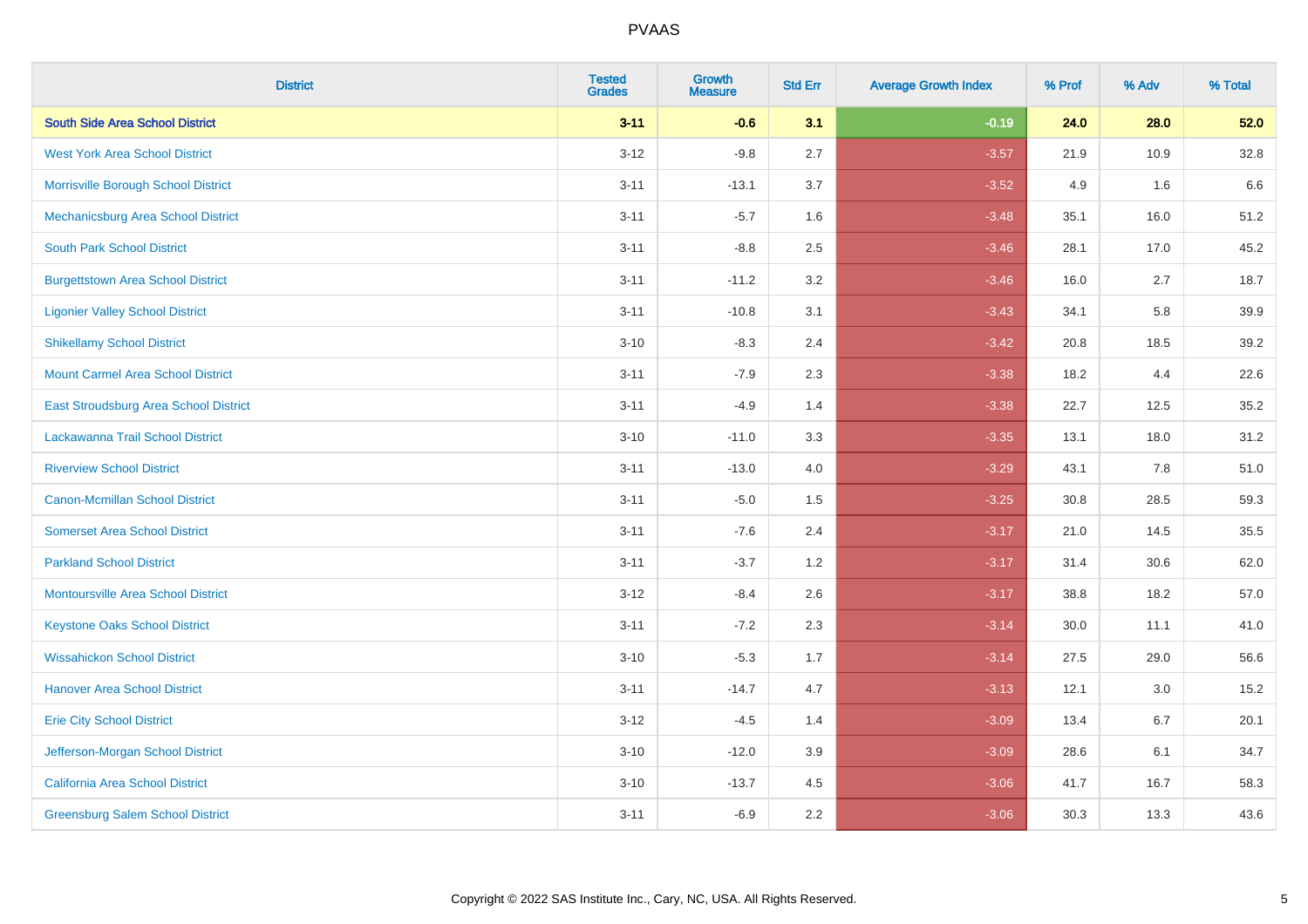| <b>District</b>                                | <b>Tested</b><br><b>Grades</b> | <b>Growth</b><br><b>Measure</b> | <b>Std Err</b> | <b>Average Growth Index</b> | % Prof | % Adv | % Total |
|------------------------------------------------|--------------------------------|---------------------------------|----------------|-----------------------------|--------|-------|---------|
| <b>South Side Area School District</b>         | $3 - 11$                       | $-0.6$                          | 3.1            | $-0.19$                     | 24.0   | 28.0  | 52.0    |
| Imhotep Institute Charter High School          | $9 - 11$                       | $-17.6$                         | 5.8            | $-3.03$                     | 15.4   | 0.0   | 15.4    |
| Boys Latin Of Philadelphia Charter School      | $6 - 12$                       | $-8.0$                          | 2.7            | $-3.02$                     | 1.4    | 0.0   | 1.4     |
| <b>Gettysburg Area School District</b>         | $3 - 11$                       | $-6.0$                          | 2.0            | $-3.02$                     | 28.8   | 19.6  | 48.5    |
| <b>Corry Area School District</b>              | $3 - 11$                       | $-6.8$                          | 2.3            | $-3.01$                     | 24.0   | 8.8   | 32.8    |
| <b>Carlisle Area School District</b>           | $3 - 11$                       | $-5.2$                          | 1.7            | $-2.99$                     | 28.0   | 19.3  | 47.3    |
| <b>Montour School District</b>                 | $3 - 11$                       | $-6.1$                          | 2.1            | $-2.95$                     | 31.8   | 23.6  | 55.3    |
| <b>Baldwin-Whitehall School District</b>       | $3 - 11$                       | $-5.5$                          | 1.9            | $-2.93$                     | 32.0   | 14.7  | 46.7    |
| <b>Carbon Career &amp; Technical Institute</b> | $9 - 11$                       | $-9.3$                          | 3.2            | $-2.92$                     | 19.6   | 2.2   | 21.7    |
| <b>Mifflinburg Area School District</b>        | $3 - 11$                       | $-6.0$                          | 2.1            | $-2.87$                     | 32.7   | 13.3  | 46.0    |
| <b>Berwick Area School District</b>            | $3 - 11$                       | $-6.9$                          | 2.4            | $-2.84$                     | 22.3   | 11.5  | 33.8    |
| Southern Columbia Area School District         | $3 - 11$                       | $-8.5$                          | 3.0            | $-2.83$                     | 30.5   | 12.8  | 43.3    |
| <b>Innovative Arts Academy Charter School</b>  | $6 - 11$                       | $-7.2$                          | 2.5            | $-2.83$                     | 2.0    | 0.0   | $2.0\,$ |
| <b>Quakertown Community School District</b>    | $3 - 12$                       | $-4.3$                          | $1.5$          | $-2.79$                     | 33.8   | 20.1  | 53.8    |
| <b>Sharon City School District</b>             | $3 - 11$                       | $-6.5$                          | 2.3            | $-2.79$                     | 13.1   | 5.0   | 18.1    |
| <b>Pottsgrove School District</b>              | $3 - 11$                       | $-5.5$                          | 2.0            | $-2.78$                     | 28.6   | 10.3  | 38.8    |
| <b>Clarion-Limestone Area School District</b>  | $3 - 12$                       | $-10.0$                         | 3.6            | $-2.76$                     | 28.3   | 20.0  | 48.3    |
| Selinsgrove Area School District               | $3 - 12$                       | $-5.7$                          | 2.1            | $-2.74$                     | 25.4   | 13.9  | 39.2    |
| <b>Karns City Area School District</b>         | $3 - 11$                       | $-7.2$                          | 2.6            | $-2.71$                     | 26.4   | 20.8  | 47.2    |
| <b>Eastern York School District</b>            | $3 - 11$                       | $-6.2$                          | 2.3            | $-2.70$                     | 27.8   | 18.5  | 46.4    |
| La Academia Partnership Charter School         | $6 - 11$                       | $-15.5$                         | 5.7            | $-2.70$                     | 2.3    | 0.0   | 2.3     |
| <b>Governor Mifflin School District</b>        | $3 - 11$                       | $-4.4$                          | 1.6            | $-2.69$                     | 30.3   | 7.7   | 38.0    |
| <b>Avonworth School District</b>               | $3 - 10$                       | $-6.2$                          | 2.3            | $-2.68$                     | 35.9   | 14.1  | 50.0    |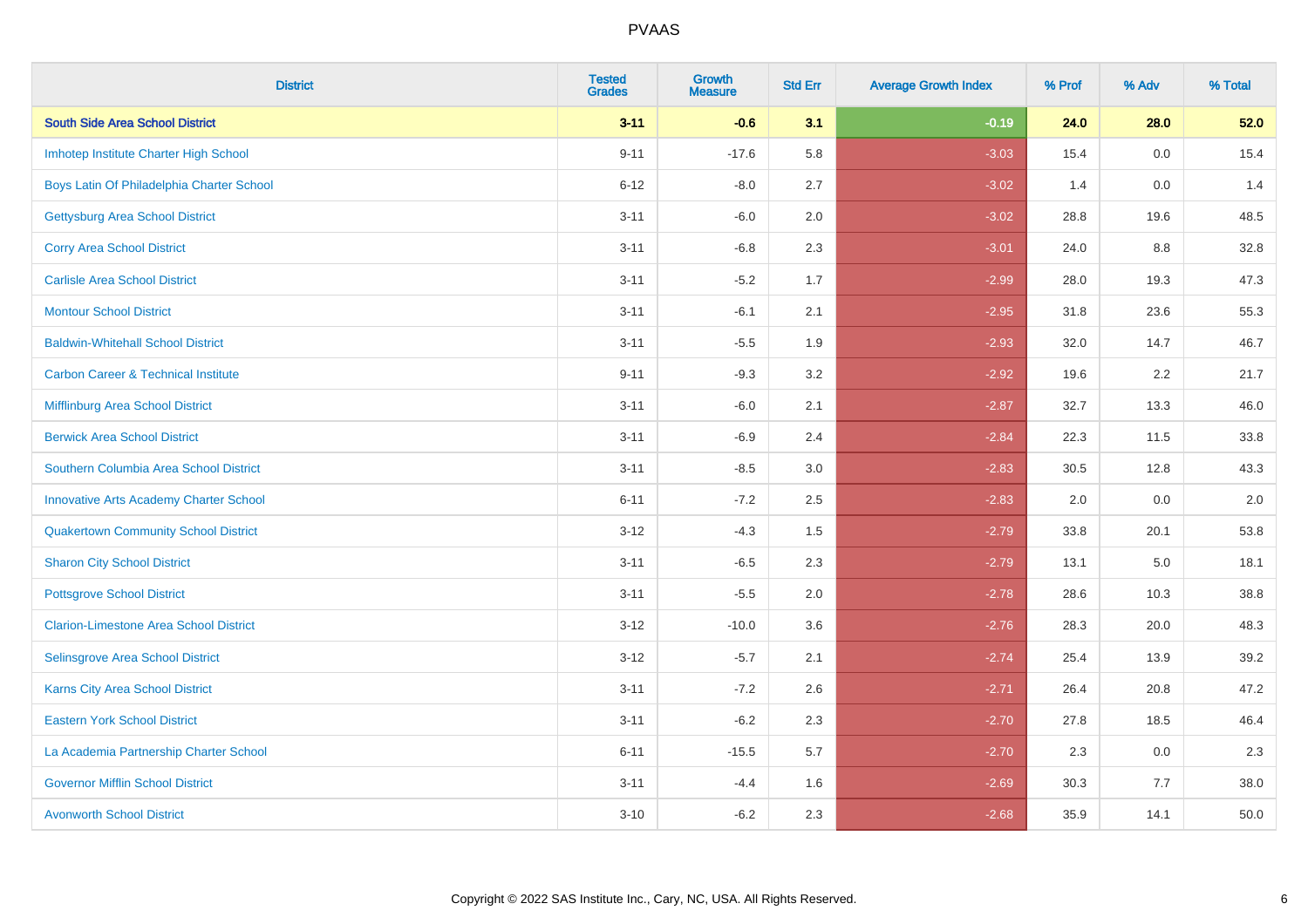| <b>District</b>                               | <b>Tested</b><br><b>Grades</b> | <b>Growth</b><br><b>Measure</b> | <b>Std Err</b> | <b>Average Growth Index</b> | % Prof | % Adv | % Total |
|-----------------------------------------------|--------------------------------|---------------------------------|----------------|-----------------------------|--------|-------|---------|
| <b>South Side Area School District</b>        | $3 - 11$                       | $-0.6$                          | 3.1            | $-0.19$                     | 24.0   | 28.0  | 52.0    |
| <b>Lawrence County CTC</b>                    | $10 - 11$                      | $-9.8$                          | 3.7            | $-2.68$                     | 7.3    | 0.0   | $7.3$   |
| <b>Blairsville-Saltsburg School District</b>  | $3 - 11$                       | $-7.5$                          | 2.8            | $-2.67$                     | 20.1   | 8.2   | 28.3    |
| <b>Connellsville Area School District</b>     | $3 - 11$                       | $-5.3$                          | 2.0            | $-2.67$                     | 24.2   | 5.0   | 29.1    |
| <b>Turkeyfoot Valley Area School District</b> | $3 - 12$                       | $-15.4$                         | 5.8            | $-2.66$                     | 3.8    | 3.8   | 7.6     |
| <b>Richland School District</b>               | $3 - 11$                       | $-6.9$                          | 2.6            | $-2.63$                     | 40.1   | 20.9  | 61.0    |
| <b>Bethel Park School District</b>            | $3 - 11$                       | $-4.4$                          | 1.7            | $-2.62$                     | 40.1   | 27.3  | 67.4    |
| <b>Union City Area School District</b>        | $3 - 12$                       | $-8.7$                          | 3.3            | $-2.59$                     | 29.7   | 10.9  | 40.6    |
| <b>Greater Nanticoke Area School District</b> | $3 - 12$                       | $-6.8$                          | 2.6            | $-2.58$                     | 15.2   | 8.9   | 24.1    |
| Catasauqua Area School District               | $3 - 12$                       | $-7.3$                          | 2.8            | $-2.58$                     | 27.1   | 11.2  | 38.3    |
| <b>Antietam School District</b>               | $3 - 10$                       | $-9.5$                          | 3.7            | $-2.57$                     | 20.9   | 1.5   | 22.4    |
| Columbia-Montour AVTS                         | $9 - 10$                       | $-7.1$                          | 2.8            | $-2.52$                     | 19.5   | 3.2   | 22.7    |
| Perseus House Charter School Of Excellence    | $6 - 11$                       | $-6.4$                          | 2.6            | $-2.50$                     | 0.9    | 0.0   | 0.9     |
| Pocono Mountain School District               | $3 - 12$                       | $-4.3$                          | 1.8            | $-2.43$                     | 35.5   | 17.1  | 52.6    |
| <b>Forbes Road School District</b>            | $3 - 11$                       | $-11.5$                         | 4.7            | $-2.43$                     | 23.1   | 10.3  | 33.3    |
| <b>Redbank Valley School District</b>         | $3 - 11$                       | $-7.5$                          | 3.1            | $-2.41$                     | 12.4   | 10.6  | 23.1    |
| <b>Wyoming Valley West School District</b>    | $3 - 11$                       | $-5.5$                          | 2.3            | $-2.38$                     | 22.2   | 9.2   | 31.4    |
| <b>Mount Pleasant Area School District</b>    | $3 - 11$                       | $-5.4$                          | 2.3            | $-2.37$                     | 33.3   | 8.7   | 42.0    |
| <b>Pottsville Area School District</b>        | $3 - 12$                       | $-4.9$                          | 2.1            | $-2.36$                     | 21.8   | 7.9   | 29.6    |
| Octorara Area School District                 | $3 - 11$                       | $-7.5$                          | 3.2            | $-2.35$                     | 26.1   | 17.0  | 43.2    |
| <b>City CHS</b>                               | $10 - 11$                      | $-5.6$                          | 2.4            | $-2.34$                     | 15.9   | 1.5   | 17.4    |
| <b>Jamestown Area School District</b>         | $3 - 11$                       | $-9.5$                          | 4.1            | $-2.33$                     | 41.5   | 4.9   | 46.3    |
| <b>Riverside School District</b>              | $3 - 11$                       | $-6.2$                          | 2.7            | $-2.33$                     | 20.8   | 17.0  | 37.7    |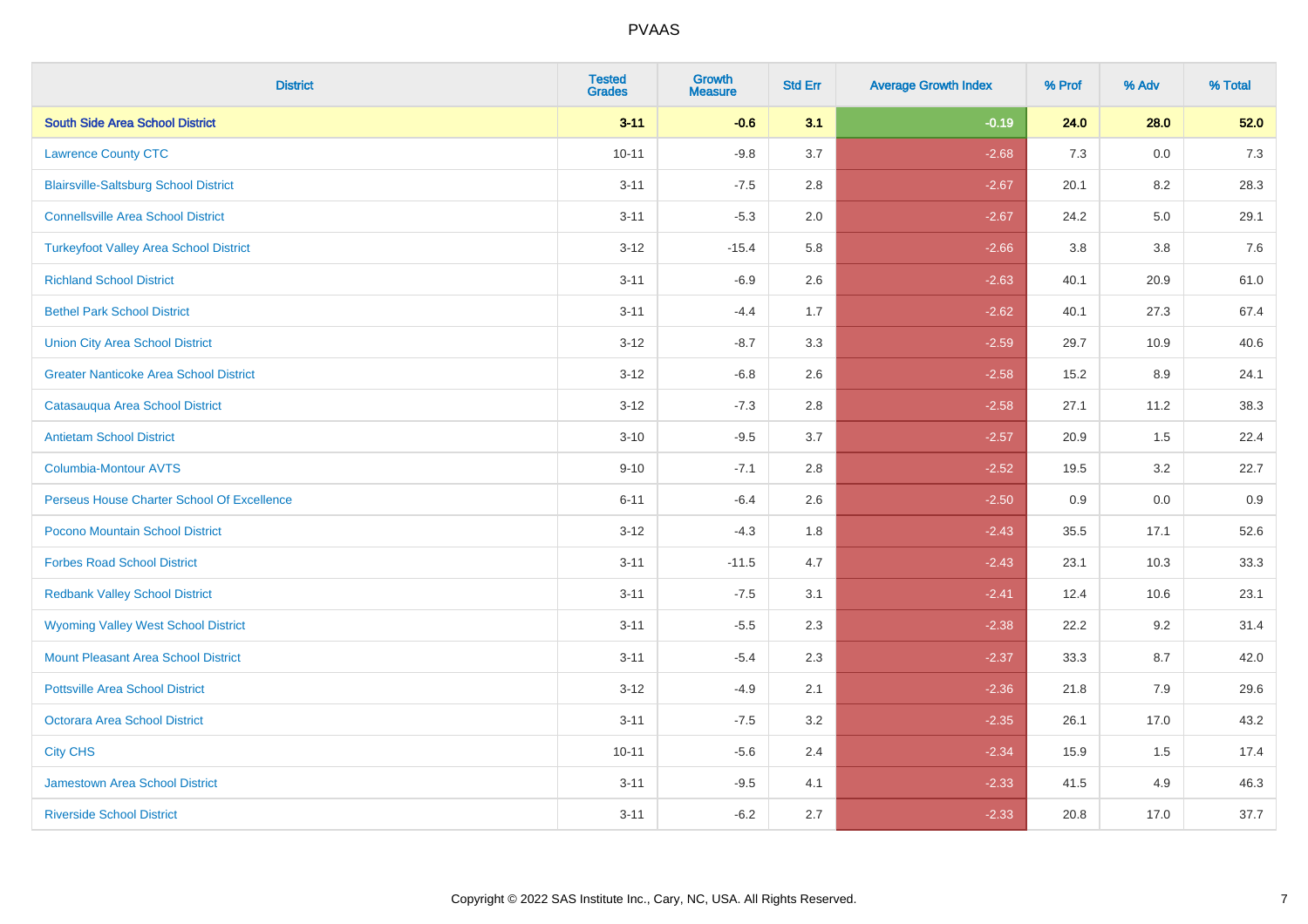| <b>District</b>                                                       | <b>Tested</b><br><b>Grades</b> | <b>Growth</b><br><b>Measure</b> | <b>Std Err</b> | <b>Average Growth Index</b> | % Prof | % Adv   | % Total |
|-----------------------------------------------------------------------|--------------------------------|---------------------------------|----------------|-----------------------------|--------|---------|---------|
| <b>South Side Area School District</b>                                | $3 - 11$                       | $-0.6$                          | 3.1            | $-0.19$                     | 24.0   | 28.0    | 52.0    |
| <b>Commodore Perry School District</b>                                | $3 - 11$                       | $-10.4$                         | 4.5            | $-2.30$                     | 29.4   | 5.9     | 35.3    |
| <b>Carmichaels Area School District</b>                               | $3 - 10$                       | $-7.0$                          | 3.1            | $-2.30$                     | 17.8   | 9.6     | 27.4    |
| <b>Susquenita School District</b>                                     | $3 - 11$                       | $-5.9$                          | 2.6            | $-2.28$                     | 30.6   | 13.9    | 44.4    |
| <b>Achievement House Charter School</b>                               | $7 - 11$                       | $-8.2$                          | 3.6            | $-2.28$                     | 16.7   | 2.8     | 19.4    |
| <b>Owen J Roberts School District</b>                                 | $3 - 11$                       | $-3.5$                          | 1.5            | $-2.27$                     | 36.8   | 24.4    | 61.2    |
| <b>Yough School District</b>                                          | $3 - 10$                       | $-6.2$                          | 2.7            | $-2.27$                     | 28.9   | $8.8\,$ | 37.7    |
| <b>Elizabeth Forward School District</b>                              | $3 - 11$                       | $-5.5$                          | 2.5            | $-2.25$                     | 32.2   | 12.8    | 45.0    |
| <b>Wyoming Area School District</b>                                   | $3 - 10$                       | $-5.5$                          | 2.5            | $-2.21$                     | 32.0   | 9.6     | 41.6    |
| <b>Western Beaver County School District</b>                          | $3 - 11$                       | $-9.3$                          | 4.2            | $-2.20$                     | 45.1   | 3.9     | 49.0    |
| North Schuylkill School District                                      | $3 - 11$                       | $-4.7$                          | 2.2            | $-2.16$                     | 20.2   | 11.7    | 31.9    |
| <b>Elk Lake School District</b>                                       | $3 - 11$                       | $-6.1$                          | 2.9            | $-2.12$                     | 26.3   | 11.6    | 37.9    |
| <b>West Middlesex Area School District</b>                            | $3 - 10$                       | $-7.4$                          | $3.5\,$        | $-2.11$                     | 32.0   | 9.6     | 41.6    |
| <b>Cambria Heights School District</b>                                | $3 - 10$                       | $-6.2$                          | 2.9            | $-2.11$                     | 25.0   | 13.0    | 38.0    |
| <b>East Allegheny School District</b>                                 | $3 - 11$                       | $-6.4$                          | 3.0            | $-2.11$                     | 21.0   | 7.4     | 28.4    |
| <b>Mastery Charter School - Gratz Campus</b>                          | $7 - 10$                       | $-9.5$                          | 4.6            | $-2.09$                     | 0.0    | 3.4     | 3.4     |
| <b>Wellsboro Area School District</b>                                 | $3 - 11$                       | $-6.3$                          | 3.0            | $-2.08$                     | 24.4   | 13.4    | 37.8    |
| <b>West Greene School District</b>                                    | $3 - 11$                       | $-8.1$                          | 3.9            | $-2.08$                     | 31.0   | 11.9    | 42.9    |
| <b>Boyertown Area School District</b>                                 | $3 - 11$                       | $-2.9$                          | 1.4            | $-2.06$                     | 30.8   | 22.6    | 53.4    |
| <b>Freedom Area School District</b>                                   | $3 - 11$                       | $-6.3$                          | 3.1            | $-2.04$                     | 22.9   | 8.4     | 31.3    |
| <b>Riverside Beaver County School District</b>                        | $3 - 11$                       | $-5.5$                          | 2.7            | $-2.03$                     | 35.8   | 23.2    | 59.0    |
| Preparatory Charter School Of Mathematics, Science, Tech, And Careers | $9 - 10$                       | $-5.1$                          | 2.5            | $-2.03$                     | 6.3    | 1.4     | 7.7     |
| <b>Bristol Borough School District</b>                                | $3 - 12$                       | $-5.9$                          | 2.9            | $-2.00$                     | 27.8   | 3.3     | 31.1    |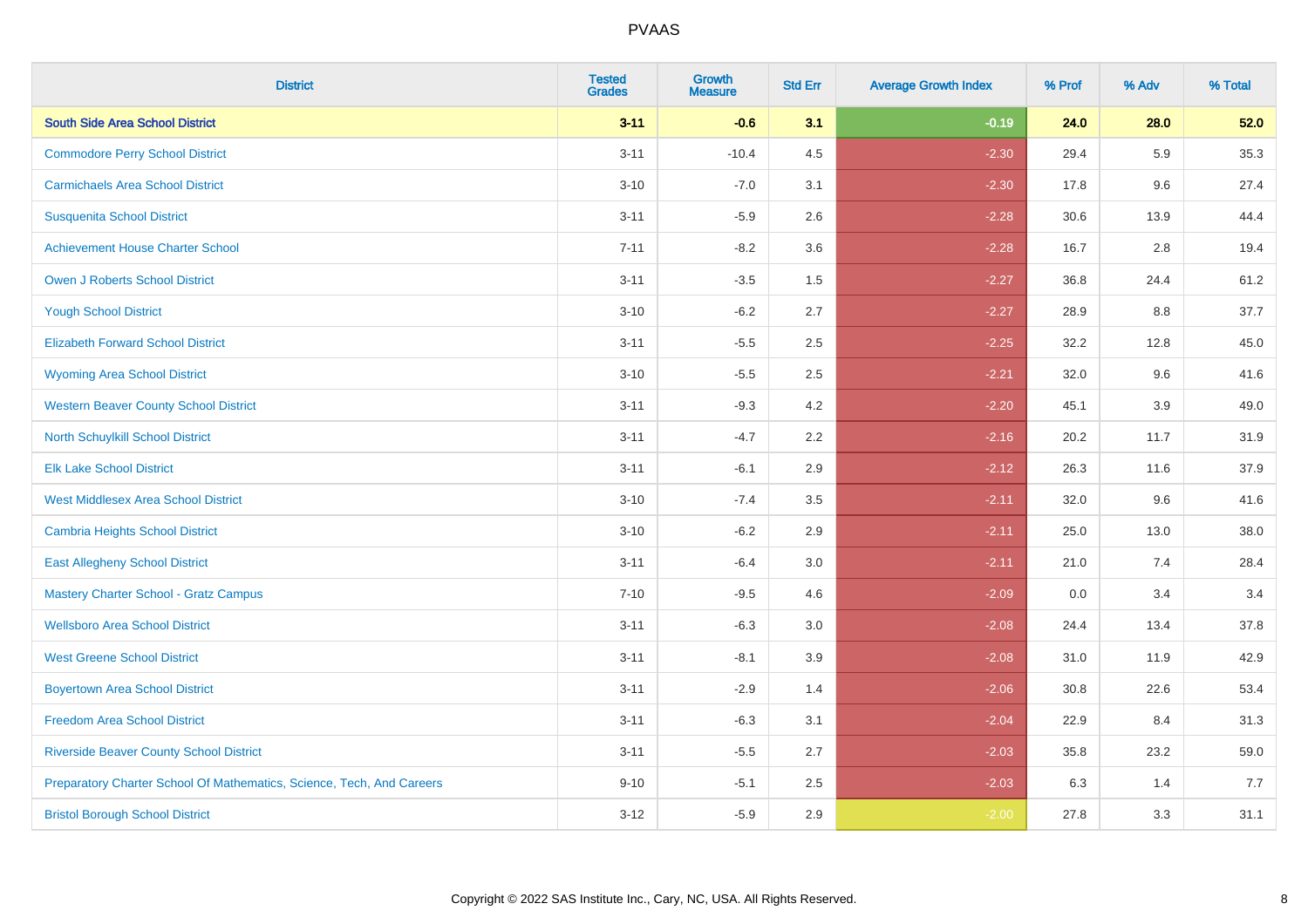| <b>District</b>                                        | <b>Tested</b><br><b>Grades</b> | Growth<br><b>Measure</b> | <b>Std Err</b> | <b>Average Growth Index</b> | % Prof | % Adv | % Total |
|--------------------------------------------------------|--------------------------------|--------------------------|----------------|-----------------------------|--------|-------|---------|
| <b>South Side Area School District</b>                 | $3 - 11$                       | $-0.6$                   | 3.1            | $-0.19$                     | 24.0   | 28.0  | 52.0    |
| Lincoln Leadership Academy Charter School              | $3 - 12$                       | $-7.4$                   | 3.7            | $-1.99$                     | 6.4    | 2.1   | 8.5     |
| <b>Sto-Rox School District</b>                         | $3 - 10$                       | $-7.0$                   | 3.5            | $-1.99$                     | 3.2    | 0.0   | 3.2     |
| <b>Kiski Area School District</b>                      | $3 - 11$                       | $-4.0$                   | 2.0            | $-1.99$                     | 23.1   | 18.2  | 41.3    |
| <b>Titusville Area School District</b>                 | $3 - 11$                       | $-5.0$                   | 2.5            | $-1.98$                     | 26.5   | 6.8   | 33.3    |
| Lehigh Valley Academy Regional Charter School          | $3 - 11$                       | $-5.9$                   | 3.0            | $-1.98$                     | 20.0   | 7.7   | 27.7    |
| <b>North East School District</b>                      | $3 - 11$                       | $-5.3$                   | 2.7            | $-1.97$                     | 31.7   | 24.8  | 56.4    |
| Schuylkill Haven Area School District                  | $3 - 11$                       | $-5.3$                   | 2.7            | $-1.96$                     | 22.2   | 11.6  | 33.8    |
| <b>Southern Lehigh School District</b>                 | $3 - 11$                       | $-4.1$                   | 2.1            | $-1.94$                     | 39.3   | 28.0  | 67.2    |
| Millersburg Area School District                       | $3 - 11$                       | $-6.6$                   | 3.4            | $-1.92$                     | 24.1   | 10.3  | 34.5    |
| <b>Jenkintown School District</b>                      | $3 - 11$                       | $-7.9$                   | 4.1            | $-1.92$                     | 34.1   | 27.3  | 61.4    |
| <b>Chester Charter Scholars Academy Charter School</b> | $3 - 12$                       | $-6.2$                   | 3.3            | $-1.88$                     | 2.2    | 0.0   | 2.2     |
| Penn Cambria School District                           | $3 - 11$                       | $-4.5$                   | 2.4            | $-1.86$                     | 27.3   | 15.8  | 43.2    |
| <b>Montgomery Area School District</b>                 | $3 - 11$                       | $-5.8$                   | 3.2            | $-1.83$                     | 25.0   | 11.5  | 36.5    |
| <b>West Chester Area School District</b>               | $3 - 11$                       | $-2.1$                   | 1.2            | $-1.83$                     | 36.4   | 23.2  | 59.6    |
| <b>Westinghouse Arts Academy Charter School</b>        | $9 - 10$                       | $-6.0$                   | 3.3            | $-1.81$                     | 20.2   | 8.9   | 29.1    |
| <b>Pleasant Valley School District</b>                 | $3 - 11$                       | $-3.3$                   | 1.8            | $-1.80$                     | 28.5   | 10.4  | 39.0    |
| New Kensington-Arnold School District                  | $3 - 11$                       | $-5.8$                   | 3.2            | $-1.80$                     | 10.8   | 1.2   | 12.0    |
| Renaissance Academy Charter School                     | $3 - 11$                       | $-5.6$                   | 3.1            | $-1.79$                     | 28.4   | 18.5  | 46.9    |
| <b>Oxford Area School District</b>                     | $3 - 11$                       | $-3.1$                   | 1.8            | $-1.77$                     | 27.5   | 14.5  | 42.0    |
| Southern Huntingdon County School District             | $3 - 11$                       | $-5.9$                   | 3.4            | $-1.76$                     | 32.8   | 4.9   | 37.7    |
| <b>Union Area School District</b>                      | $3 - 11$                       | $-6.5$                   | 3.8            | $-1.70$                     | 30.6   | 12.2  | 42.9    |
| <b>Twin Valley School District</b>                     | $3 - 12$                       | $-3.2$                   | 1.9            | $-1.68$                     | 38.8   | 19.8  | 58.6    |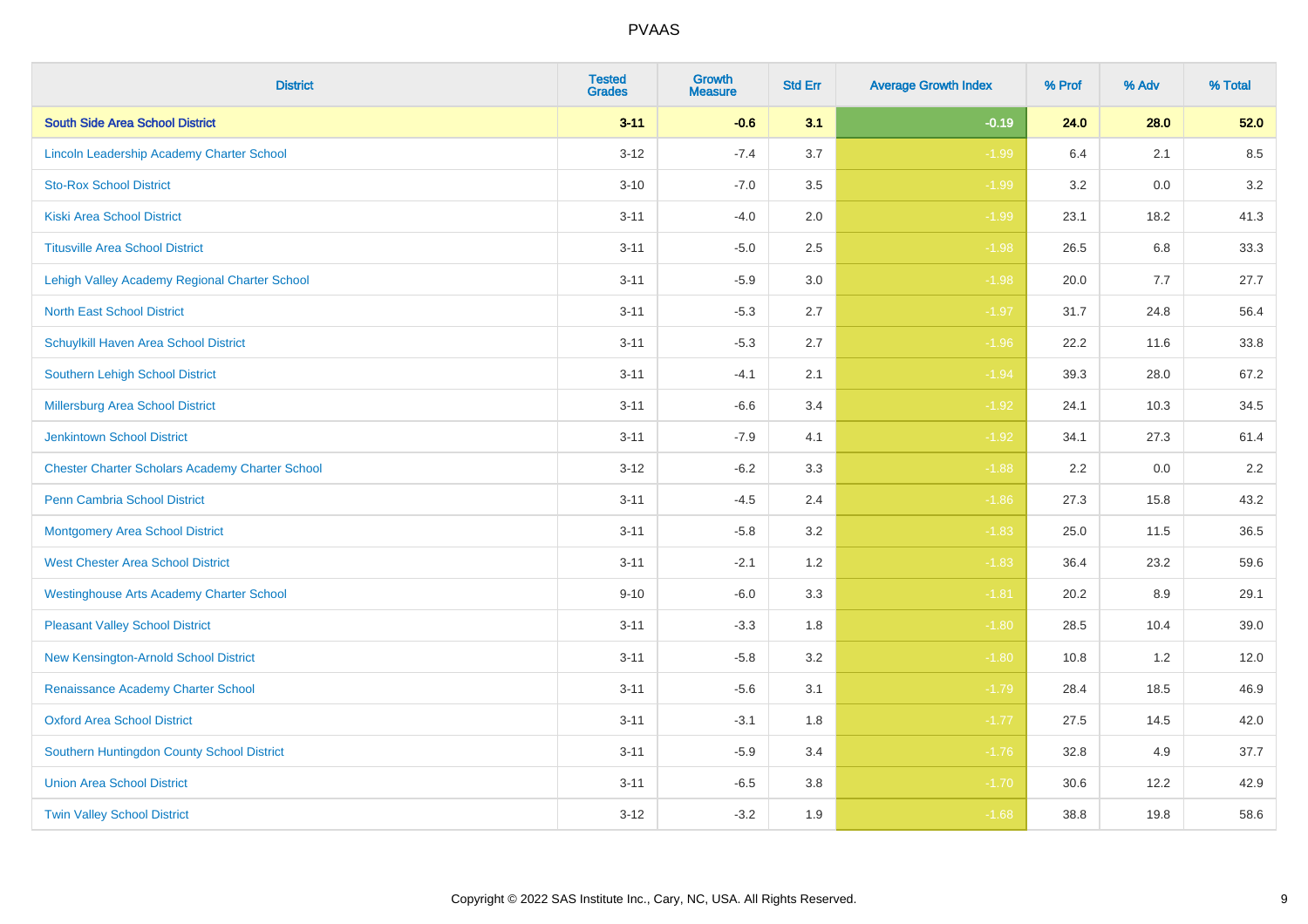| <b>District</b>                                   | <b>Tested</b><br><b>Grades</b> | <b>Growth</b><br><b>Measure</b> | <b>Std Err</b> | <b>Average Growth Index</b> | % Prof | % Adv | % Total |
|---------------------------------------------------|--------------------------------|---------------------------------|----------------|-----------------------------|--------|-------|---------|
| <b>South Side Area School District</b>            | $3 - 11$                       | $-0.6$                          | 3.1            | $-0.19$                     | 24.0   | 28.0  | 52.0    |
| <b>Dauphin County Technical School</b>            | $9 - 11$                       | $-3.9$                          | 2.3            | $-1.67$                     | 18.3   | 11.1  | 29.3    |
| <b>Environmental Charter School At Frick Park</b> | $3-9$                          | $-6.2$                          | 3.7            | $-1.67$                     | 25.9   | 3.4   | 29.3    |
| <b>Woodland Hills School District</b>             | $3 - 12$                       | $-4.2$                          | 2.5            | $-1.66$                     | 10.1   | 1.4   | 11.5    |
| Hatboro-Horsham School District                   | $3 - 11$                       | $-2.7$                          | 1.6            | $-1.65$                     | 27.9   | 17.9  | 45.8    |
| <b>Steelton-Highspire School District</b>         | $3 - 11$                       | $-5.3$                          | 3.2            | $-1.65$                     | 13.9   | 0.0   | 13.9    |
| <b>Hollidaysburg Area School District</b>         | $3 - 11$                       | $-2.7$                          | 1.6            | $-1.64$                     | 32.6   | 15.2  | 47.8    |
| <b>Laurel Highlands School District</b>           | $3 - 11$                       | $-3.8$                          | 2.3            | $-1.63$                     | 20.9   | 14.6  | 35.4    |
| Insight PA Cyber Charter School                   | $3 - 11$                       | $-9.4$                          | 5.8            | $-1.62$                     | 25.6   | 4.6   | 30.2    |
| <b>Slippery Rock Area School District</b>         | $3 - 11$                       | $-3.8$                          | 2.5            | $-1.56$                     | 30.8   | 21.9  | 52.7    |
| <b>Charleroi School District</b>                  | $3 - 11$                       | $-4.3$                          | 2.7            | $-1.55$                     | 22.2   | 15.9  | 38.1    |
| <b>Shanksville-Stonycreek School District</b>     | $3 - 10$                       | $-8.6$                          | 5.5            | $-1.55$                     | 17.6   | 23.5  | 41.2    |
| <b>Conemaugh Valley School District</b>           | $3 - 12$                       | $-6.3$                          | 4.1            | $-1.54$                     | 23.7   | 5.1   | 28.8    |
| <b>Nazareth Area School District</b>              | $3 - 11$                       | $-2.5$                          | 1.7            | $-1.53$                     | 29.2   | 24.6  | 53.8    |
| <b>Ridgway Area School District</b>               | $3 - 11$                       | $-6.1$                          | 4.0            | $-1.53$                     | 42.2   | 15.6  | 57.8    |
| <b>Universal Audenried Charter School</b>         | $9 - 11$                       | $-3.8$                          | 2.5            | $-1.53$                     | 3.0    | 0.5   | 3.5     |
| <b>Towanda Area School District</b>               | $3 - 11$                       | $-4.0$                          | 2.6            | $-1.52$                     | 24.8   | 9.9   | 34.8    |
| <b>Crestwood School District</b>                  | $3 - 11$                       | $-3.4$                          | 2.2            | $-1.52$                     | 33.1   | 21.7  | 54.9    |
| <b>Troy Area School District</b>                  | $3 - 10$                       | $-4.7$                          | 3.2            | $-1.46$                     | 22.8   | 16.5  | 39.2    |
| Salisbury-Elk Lick School District                | $3 - 11$                       | $-8.4$                          | 5.8            | $-1.45$                     | 33.3   | 5.6   | 38.9    |
| <b>Greater Johnstown School District</b>          | $3 - 11$                       | $-3.5$                          | 2.4            | $-1.45$                     | 10.3   | 1.3   | 11.5    |
| <b>Rochester Area School District</b>             | $3 - 11$                       | $-5.7$                          | 3.9            | $-1.45$                     | 14.9   | 2.1   | 17.0    |
| <b>Middletown Area School District</b>            | $3 - 11$                       | $-3.4$                          | 2.4            | $-1.44$                     | 34.3   | 15.2  | 49.4    |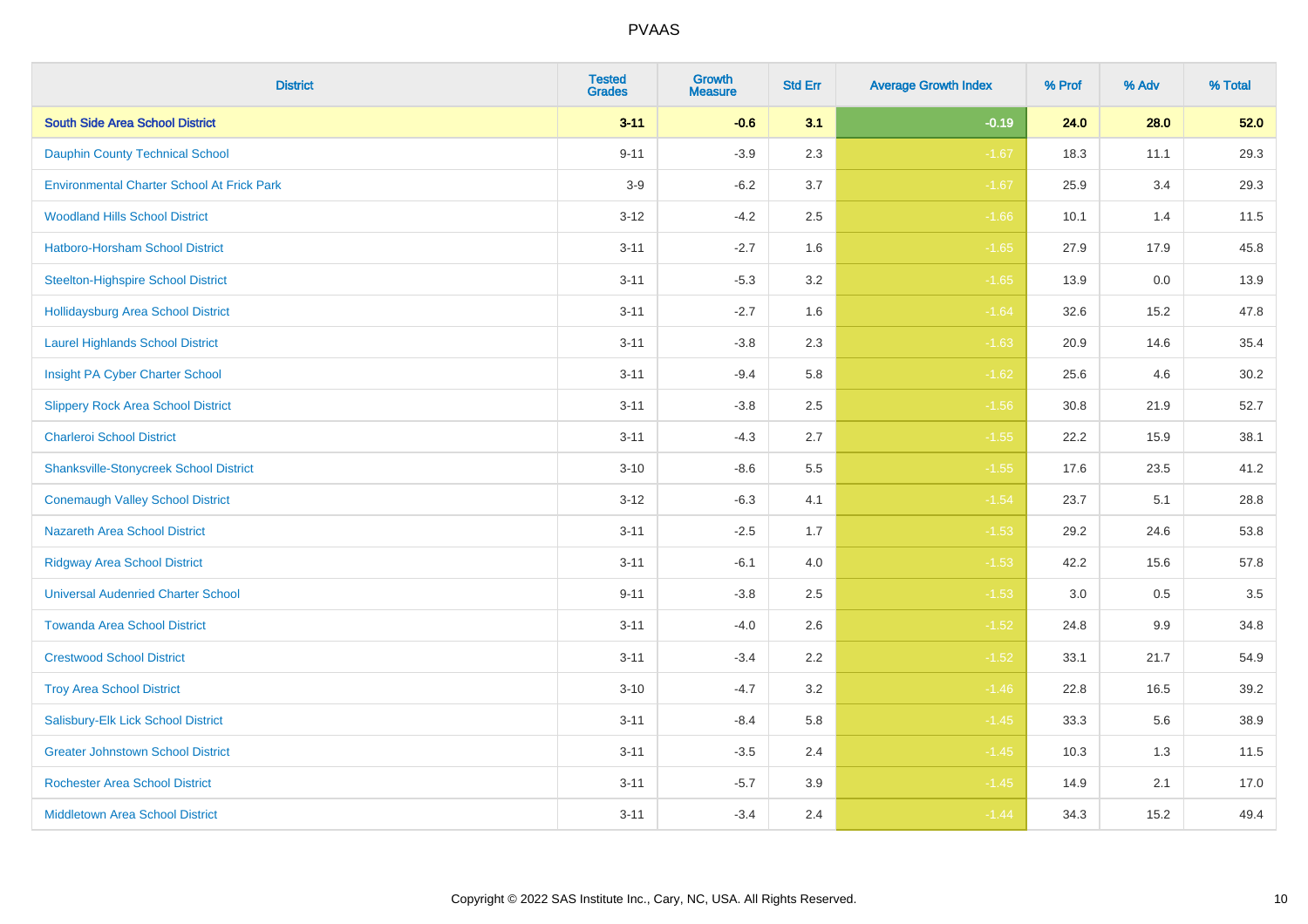| <b>District</b>                                 | <b>Tested</b><br><b>Grades</b> | <b>Growth</b><br><b>Measure</b> | <b>Std Err</b> | <b>Average Growth Index</b> | % Prof | % Adv | % Total |
|-------------------------------------------------|--------------------------------|---------------------------------|----------------|-----------------------------|--------|-------|---------|
| <b>South Side Area School District</b>          | $3 - 11$                       | $-0.6$                          | 3.1            | $-0.19$                     | 24.0   | 28.0  | 52.0    |
| <b>Weatherly Area School District</b>           | $3 - 11$                       | $-5.8$                          | 4.0            | $-1.44$                     | 32.1   | 8.9   | 41.1    |
| <b>Franklin Area School District</b>            | $3 - 11$                       | $-3.7$                          | 2.6            | $-1.43$                     | 30.5   | 5.9   | 36.4    |
| <b>Chester-Upland School District</b>           | $3 - 11$                       | $-3.6$                          | 2.6            | $-1.38$                     | 1.6    | 0.0   | 1.6     |
| <b>Dubois Area School District</b>              | $3 - 11$                       | $-2.8$                          | 2.0            | $-1.37$                     | 35.5   | 19.0  | 54.6    |
| <b>Northeast Bradford School District</b>       | $3 - 10$                       | $-5.0$                          | 3.7            | $-1.35$                     | 30.6   | 4.8   | 35.5    |
| <b>Rose Tree Media School District</b>          | $3 - 10$                       | $-2.8$                          | 2.1            | $-1.33$                     | 35.2   | 29.6  | 64.8    |
| <b>Southern Fulton School District</b>          | $3 - 11$                       | $-5.1$                          | 4.0            | $-1.29$                     | 21.7   | 13.0  | 34.8    |
| <b>Shenandoah Valley School District</b>        | $3 - 11$                       | $-4.5$                          | 3.5            | $-1.29$                     | 14.3   | 0.0   | 14.3    |
| <b>Bucks County Technical High School</b>       | $9 - 10$                       | $-2.9$                          | $2.2\,$        | $-1.29$                     | 27.7   | 10.4  | 38.2    |
| <b>Keystone Education Center Charter School</b> | $3 - 12$                       | $-6.5$                          | 5.1            | $-1.28$                     | 0.0    | 0.0   | $0.0\,$ |
| <b>Springfield Township School District</b>     | $3 - 11$                       | $-3.9$                          | 3.1            | $-1.27$                     | 37.2   | 30.8  | 68.1    |
| <b>Propel Charter School-Homestead</b>          | $3 - 11$                       | $-5.0$                          | 3.9            | $-1.27$                     | 7.3    | 0.0   | 7.3     |
| <b>Millville Area School District</b>           | $3 - 12$                       | $-5.6$                          | 4.4            | $-1.26$                     | 31.4   | 11.4  | 42.9    |
| <b>Cornell School District</b>                  | $3 - 11$                       | $-5.5$                          | 4.6            | $-1.20$                     | 11.3   | 3.2   | 14.5    |
| <b>Susquehanna Community School District</b>    | $3 - 11$                       | $-4.5$                          | 3.8            | $-1.19$                     | 31.9   | 8.8   | 40.7    |
| <b>Shaler Area School District</b>              | $3 - 11$                       | $-2.1$                          | 1.8            | $-1.18$                     | 32.0   | 13.0  | 45.0    |
| <b>Beaver Area School District</b>              | $3 - 10$                       | $-3.0$                          | 2.5            | $-1.16$                     | 25.8   | 27.8  | 53.6    |
| Northwestern Lehigh School District             | $3 - 11$                       | $-2.4$                          | 2.1            | $-1.14$                     | 41.7   | 17.9  | 59.5    |
| Harmony Area School District                    | $3 - 10$                       | $-5.7$                          | 5.0            | $-1.13$                     | 33.3   | 0.0   | 33.3    |
| <b>Moshannon Valley School District</b>         | $3 - 10$                       | $-5.1$                          | 4.6            | $-1.12$                     | 25.0   | 12.5  | 37.5    |
| <b>Cameron County School District</b>           | $3 - 12$                       | $-5.0$                          | 4.4            | $-1.12$                     | 34.9   | 4.8   | 39.7    |
| <b>Mahanoy Area School District</b>             | $3 - 10$                       | $-3.4$                          | 3.1            | $-1.07$                     | 21.4   | 8.6   | 30.0    |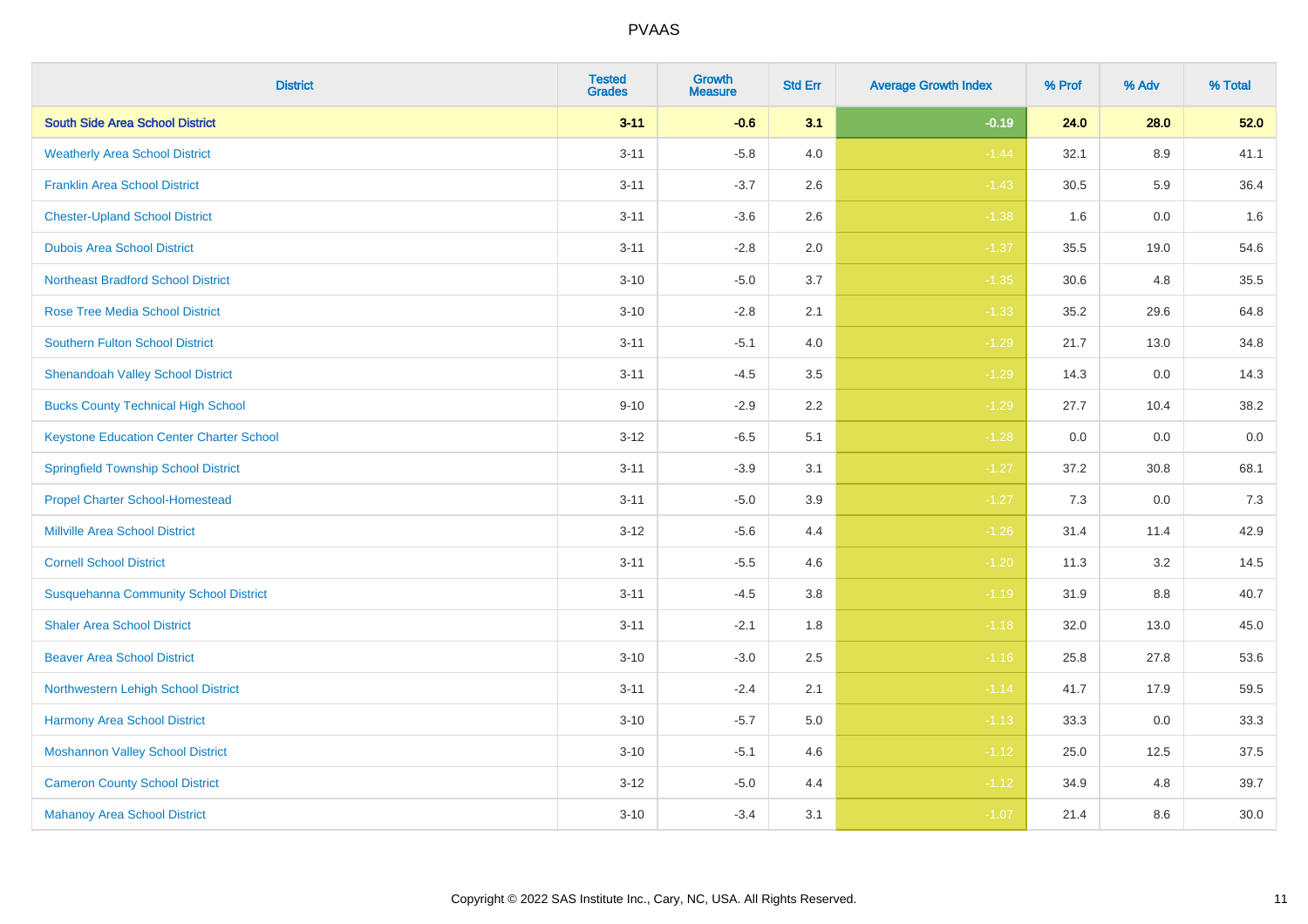| <b>District</b>                             | <b>Tested</b><br><b>Grades</b> | Growth<br><b>Measure</b> | <b>Std Err</b> | <b>Average Growth Index</b> | % Prof | % Adv | % Total |
|---------------------------------------------|--------------------------------|--------------------------|----------------|-----------------------------|--------|-------|---------|
| <b>South Side Area School District</b>      | $3 - 11$                       | $-0.6$                   | 3.1            | $-0.19$                     | 24.0   | 28.0  | 52.0    |
| <b>Shamokin Area School District</b>        | $3 - 11$                       | $-2.6$                   | 2.5            | $-1.06$                     | 19.6   | 9.8   | 29.3    |
| <b>Sugar Valley Rural Charter School</b>    | $3 - 11$                       | $-3.6$                   | 3.7            | $-0.98$                     | 10.3   | 0.0   | 10.3    |
| <b>Northwest Area School District</b>       | $3 - 10$                       | $-3.2$                   | 3.3            | $-0.97$                     | 30.4   | 13.0  | 43.5    |
| <b>KIPP Dubois Charter School</b>           | $9 - 10$                       | $-3.0$                   | 3.1            | $-0.95$                     | 10.0   | 0.0   | 10.0    |
| <b>Propel Charter School-Montour</b>        | $3 - 10$                       | $-3.4$                   | 3.6            | $-0.93$                     | 7.7    | 0.0   | 7.7     |
| <b>Wyomissing Area School District</b>      | $3 - 12$                       | $-2.4$                   | 2.6            | $-0.92$                     | 25.6   | 28.1  | 53.7    |
| <b>Conneaut School District</b>             | $3 - 12$                       | $-2.3$                   | 2.6            | $-0.91$                     | 27.4   | 9.7   | 37.1    |
| <b>Uniontown Area School District</b>       | $3 - 11$                       | $-2.8$                   | 3.1            | $-0.91$                     | 31.7   | 7.3   | 39.0    |
| <b>Mount Union Area School District</b>     | $3 - 10$                       | $-2.5$                   | 2.8            | $-0.89$                     | 19.8   | 5.8   | 25.6    |
| <b>Reynolds School District</b>             | $3 - 10$                       | $-3.0$                   | 3.5            | $-0.87$                     | 27.3   | 9.1   | 36.4    |
| <b>Carbondale Area School District</b>      | $3 - 10$                       | $-2.8$                   | 3.2            | $-0.87$                     | 27.5   | 2.9   | 30.4    |
| <b>Minersville Area School District</b>     | $3 - 11$                       | $-2.9$                   | 3.4            | $-0.86$                     | 27.4   | 9.7   | 37.1    |
| <b>Northgate School District</b>            | $3 - 11$                       | $-3.0$                   | 3.4            | $-0.85$                     | 35.6   | 6.8   | 42.4    |
| Mastery Charter School - Shoemaker Campus   | $7 - 10$                       | $-2.3$                   | 2.8            | $-0.81$                     | 10.1   | 3.7   | 13.8    |
| Roberto Clemente Charter School             | $3 - 12$                       | $-3.3$                   | 4.1            | $-0.79$                     | 22.7   | 4.6   | 27.3    |
| <b>Bradford Area School District</b>        | $3 - 12$                       | $-1.8$                   | 2.3            | $-0.79$                     | 31.2   | 16.7  | 47.9    |
| Urban Pathways 6-12 Charter School          | $6 - 11$                       | $-4.1$                   | 5.7            | $-0.72$                     | 0.0    | 0.0   | $0.0\,$ |
| <b>Albert Gallatin Area School District</b> | $3 - 11$                       | $-1.7$                   | 2.3            | $-0.72$                     | 31.9   | 20.7  | 52.7    |
| <b>Valley Grove School District</b>         | $3 - 10$                       | $-4.0$                   | 5.5            | $-0.72$                     | 68.4   | 15.8  | 84.2    |
| <b>Norwin School District</b>               | $3 - 11$                       | $-1.1$                   | 1.6            | $-0.70$                     | 37.7   | 27.6  | 65.2    |
| <b>Tri-Valley School District</b>           | $3 - 10$                       | $-2.7$                   | 3.9            | $-0.69$                     | 31.0   | 9.5   | 40.5    |
| <b>Monessen City School District</b>        | $3 - 10$                       | $-3.9$                   | 5.6            | $-0.69$                     | 21.0   | 10.5  | 31.6    |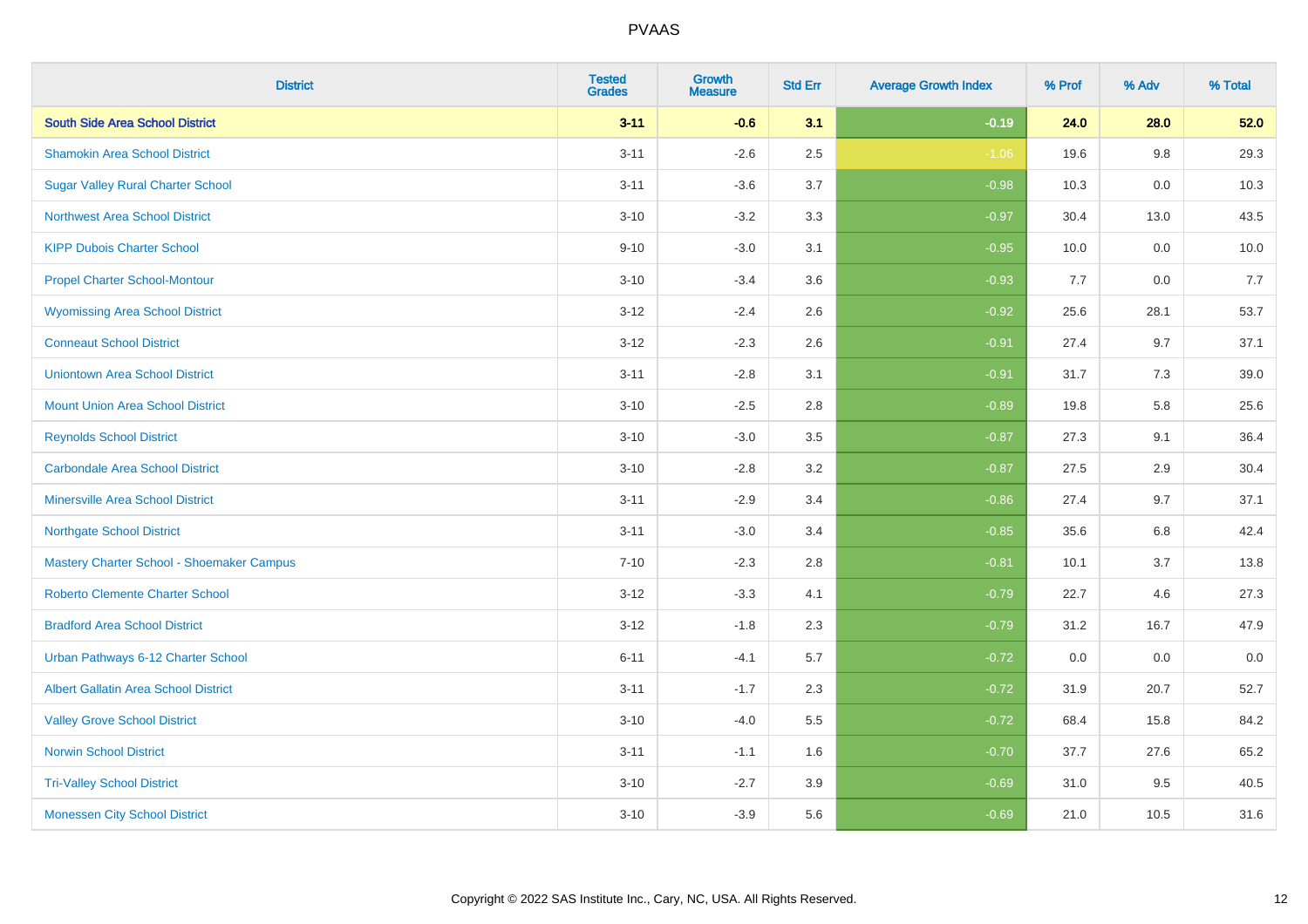| <b>District</b>                                         | <b>Tested</b><br><b>Grades</b> | <b>Growth</b><br><b>Measure</b> | <b>Std Err</b> | <b>Average Growth Index</b> | % Prof | % Adv | % Total |
|---------------------------------------------------------|--------------------------------|---------------------------------|----------------|-----------------------------|--------|-------|---------|
| <b>South Side Area School District</b>                  | $3 - 11$                       | $-0.6$                          | 3.1            | $-0.19$                     | 24.0   | 28.0  | 52.0    |
| Northern Bedford County School District                 | $3 - 11$                       | $-2.3$                          | 3.3            | $-0.69$                     | 26.2   | 16.9  | 43.1    |
| <b>New Brighton Area School District</b>                | $3 - 11$                       | $-2.1$                          | 3.2            | $-0.65$                     | 31.5   | 11.1  | 42.6    |
| Propel Charter School - Braddock Hills                  | $3 - 11$                       | $-2.1$                          | 3.3            | $-0.63$                     | 4.8    | 3.2   | 8.1     |
| <b>Lebanon School District</b>                          | $3 - 11$                       | $-1.2$                          | 1.9            | $-0.63$                     | 15.2   | 6.4   | 21.6    |
| <b>Carlynton School District</b>                        | $3 - 11$                       | $-2.0$                          | 3.2            | $-0.62$                     | 27.9   | 5.2   | 33.1    |
| <b>Bangor Area School District</b>                      | $3 - 12$                       | $-1.2$                          | 2.0            | $-0.60$                     | 25.8   | 12.7  | 38.5    |
| <b>Exeter Township School District</b>                  | $3 - 11$                       | $-1.0$                          | 1.7            | $-0.58$                     | 27.2   | 15.6  | 42.8    |
| <b>South Eastern School District</b>                    | $3 - 11$                       | $-1.0$                          | 1.8            | $-0.55$                     | 36.4   | 17.1  | 53.5    |
| <b>Highlands School District</b>                        | $3 - 11$                       | $-1.3$                          | 2.3            | $-0.55$                     | 32.6   | 10.5  | 43.0    |
| <b>Penns Manor Area School District</b>                 | $3 - 12$                       | $-1.9$                          | 3.5            | $-0.55$                     | 24.2   | 3.8   | 28.0    |
| Center For Student Learning Charter School At Pennsbury | $6 - 12$                       | $-3.3$                          | 6.0            | $-0.55$                     | 23.1   | 0.0   | 23.1    |
| <b>Susq-Cyber Charter School</b>                        | $9 - 11$                       | $-3.2$                          | 5.8            | $-0.54$                     | 23.8   | 4.8   | 28.6    |
| Southeastern Greene School District                     | $3 - 10$                       | $-2.3$                          | 4.4            | $-0.53$                     | 29.0   | 9.7   | 38.7    |
| <b>Lakeview School District</b>                         | $3 - 11$                       | $-1.9$                          | 3.5            | $-0.53$                     | 41.5   | 12.3  | 53.8    |
| <b>York Academy Regional Charter School</b>             | $3 - 11$                       | $-2.3$                          | 4.4            | $-0.52$                     | 23.5   | 2.0   | 25.5    |
| <b>Allegheny Valley School District</b>                 | $3 - 11$                       | $-1.9$                          | 3.9            | $-0.48$                     | 31.8   | 11.4  | 43.2    |
| <b>Schuylkill Valley School District</b>                | $3 - 11$                       | $-1.0$                          | 2.2            | $-0.47$                     | 29.8   | 20.2  | 50.0    |
| <b>Chichester School District</b>                       | $3 - 11$                       | $-1.8$                          | 4.2            | $-0.44$                     | 40.0   | 14.0  | 54.0    |
| <b>Farrell Area School District</b>                     | $3 - 11$                       | $-1.9$                          | 4.2            | $-0.44$                     | 9.3    | 11.6  | 20.9    |
| <b>Burrell School District</b>                          | $3 - 11$                       | $-1.5$                          | 3.3            | $-0.44$                     | 27.8   | 17.7  | 45.6    |
| <b>Forest Area School District</b>                      | $3 - 11$                       | $-1.8$                          | 4.7            | $-0.37$                     | 18.9   | 15.1  | 34.0    |
| <b>Westmont Hilltop School District</b>                 | $3 - 11$                       | $-1.0$                          | 2.8            | $-0.36$                     | 33.3   | 14.7  | 48.0    |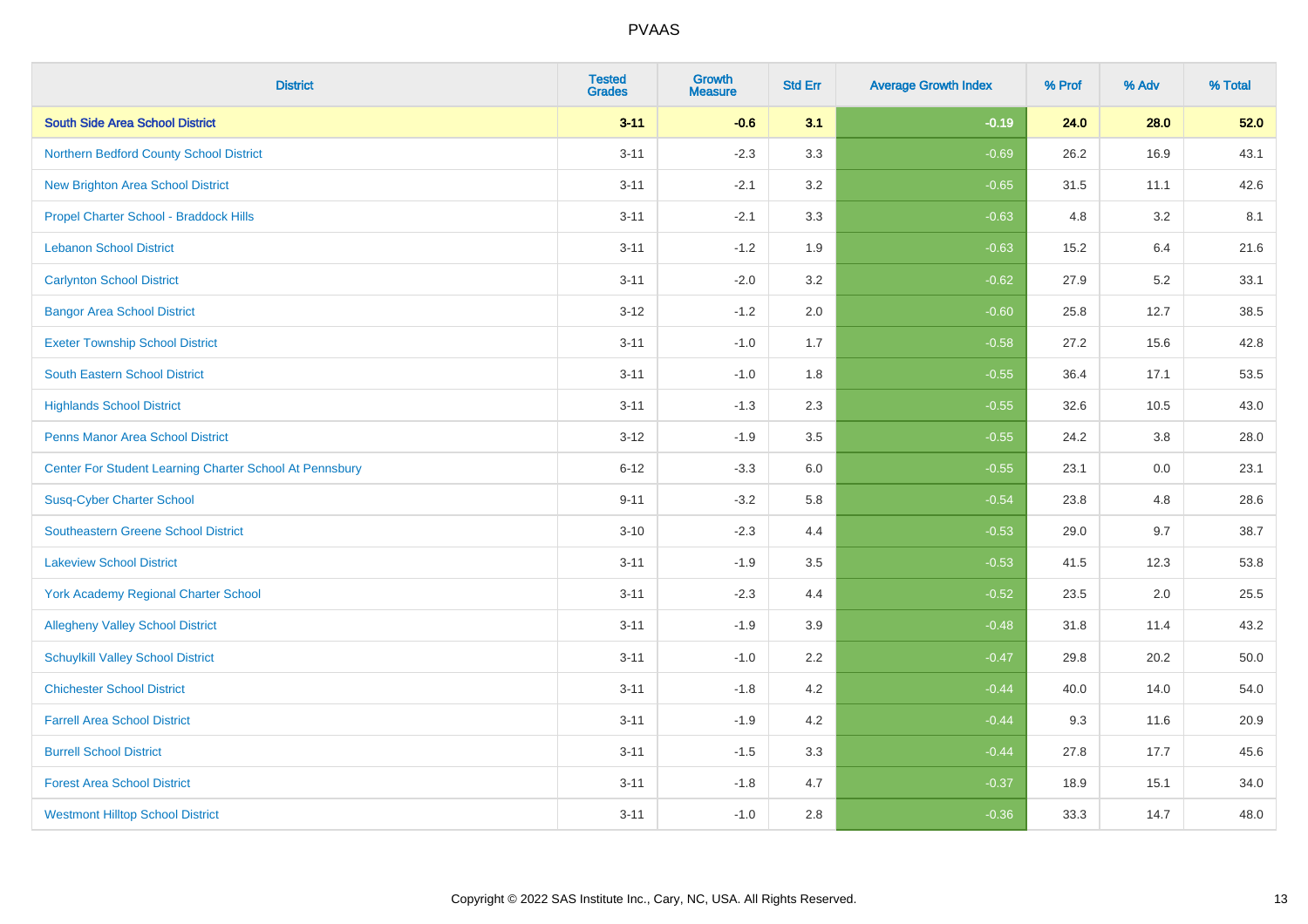| <b>District</b>                             | <b>Tested</b><br><b>Grades</b> | Growth<br><b>Measure</b> | <b>Std Err</b> | <b>Average Growth Index</b> | % Prof | % Adv | % Total |
|---------------------------------------------|--------------------------------|--------------------------|----------------|-----------------------------|--------|-------|---------|
| <b>South Side Area School District</b>      | $3 - 11$                       | $-0.6$                   | 3.1            | $-0.19$                     | 24.0   | 28.0  | 52.0    |
| <b>Pine Grove Area School District</b>      | $3 - 11$                       | $-1.1$                   | 3.0            | $-0.36$                     | 29.5   | 14.3  | 43.8    |
| <b>Everett Area School District</b>         | $3 - 11$                       | $-1.1$                   | 3.1            | $-0.34$                     | 34.2   | 13.2  | 47.4    |
| <b>MaST Community Charter School</b>        | $3 - 10$                       | $-0.9$                   | 2.5            | $-0.34$                     | 25.0   | 21.6  | 46.6    |
| <b>Clearfield Area School District</b>      | $3 - 10$                       | $-1.3$                   | 3.7            | $-0.34$                     | 43.9   | 24.6  | 68.4    |
| <b>Palmerton Area School District</b>       | $3 - 11$                       | $-0.9$                   | 2.7            | $-0.34$                     | 34.3   | 14.3  | 48.6    |
| <b>Forest City Regional School District</b> | $3 - 12$                       | $-1.2$                   | 3.6            | $-0.33$                     | 26.5   | 8.2   | 34.7    |
| <b>Clairton City School District</b>        | $3 - 11$                       | $-1.6$                   | $5.0\,$        | $-0.32$                     | 3.8    | 0.5   | 4.4     |
| <b>Columbia Borough School District</b>     | $3 - 12$                       | $-1.1$                   | 3.6            | $-0.31$                     | 17.2   | 1.7   | 19.0    |
| Mastery Charter High School-Lenfest Campus  | $7 - 11$                       | $-1.8$                   | 5.8            | $-0.30$                     | 26.3   | 0.0   | 26.3    |
| South Allegheny School District             | $3 - 11$                       | $-0.9$                   | 3.1            | $-0.30$                     | 23.8   | 2.5   | 26.2    |
| Northern Lebanon School District            | $3 - 11$                       | $-0.7$                   | 2.3            | $-0.29$                     | 18.8   | 6.8   | 25.6    |
| <b>Cranberry Area School District</b>       | $3 - 12$                       | $-0.9$                   | 3.1            | $-0.29$                     | 25.5   | 9.7   | 35.2    |
| <b>Ferndale Area School District</b>        | $3 - 10$                       | $-1.1$                   | 4.1            | $-0.27$                     | 21.0   | 7.9   | 29.0    |
| <b>Blacklick Valley School District</b>     | $3 - 11$                       | $-0.9$                   | 3.9            | $-0.23$                     | 7.7    | 7.7   | 15.4    |
| <b>Evergreen Community Charter School</b>   | $6 - 11$                       | $-1.1$                   | 4.7            | $-0.23$                     | 34.6   | 26.9  | 61.5    |
| <b>Claysburg-Kimmel School District</b>     | $3 - 11$                       | $-1.2$                   | 5.2            | $-0.22$                     | 5.0    | 0.0   | $5.0$   |
| <b>Fort Cherry School District</b>          | $3 - 10$                       | $-0.7$                   | 3.1            | $-0.21$                     | 30.6   | 14.1  | 44.7    |
| Jeannette City School District              | $3 - 11$                       | $-0.7$                   | 3.4            | $-0.20$                     | 26.8   | 4.1   | 30.9    |
| <b>South Side Area School District</b>      | $3 - 11$                       | $-0.6$                   | 3.1            | $-0.19$                     | 24.0   | 28.0  | 52.0    |
| <b>Central Greene School District</b>       | $3 - 11$                       | $-0.4$                   | 2.5            | $-0.15$                     | 27.8   | 14.8  | 42.6    |
| <b>Greencastle-Antrim School District</b>   | $3 - 11$                       | $-0.3$                   | 2.0            | $-0.14$                     | 30.9   | 22.2  | 53.1    |
| <b>Portage Area School District</b>         | $3 - 10$                       | $-0.5$                   | 3.3            | $-0.14$                     | 27.0   | 20.6  | 47.6    |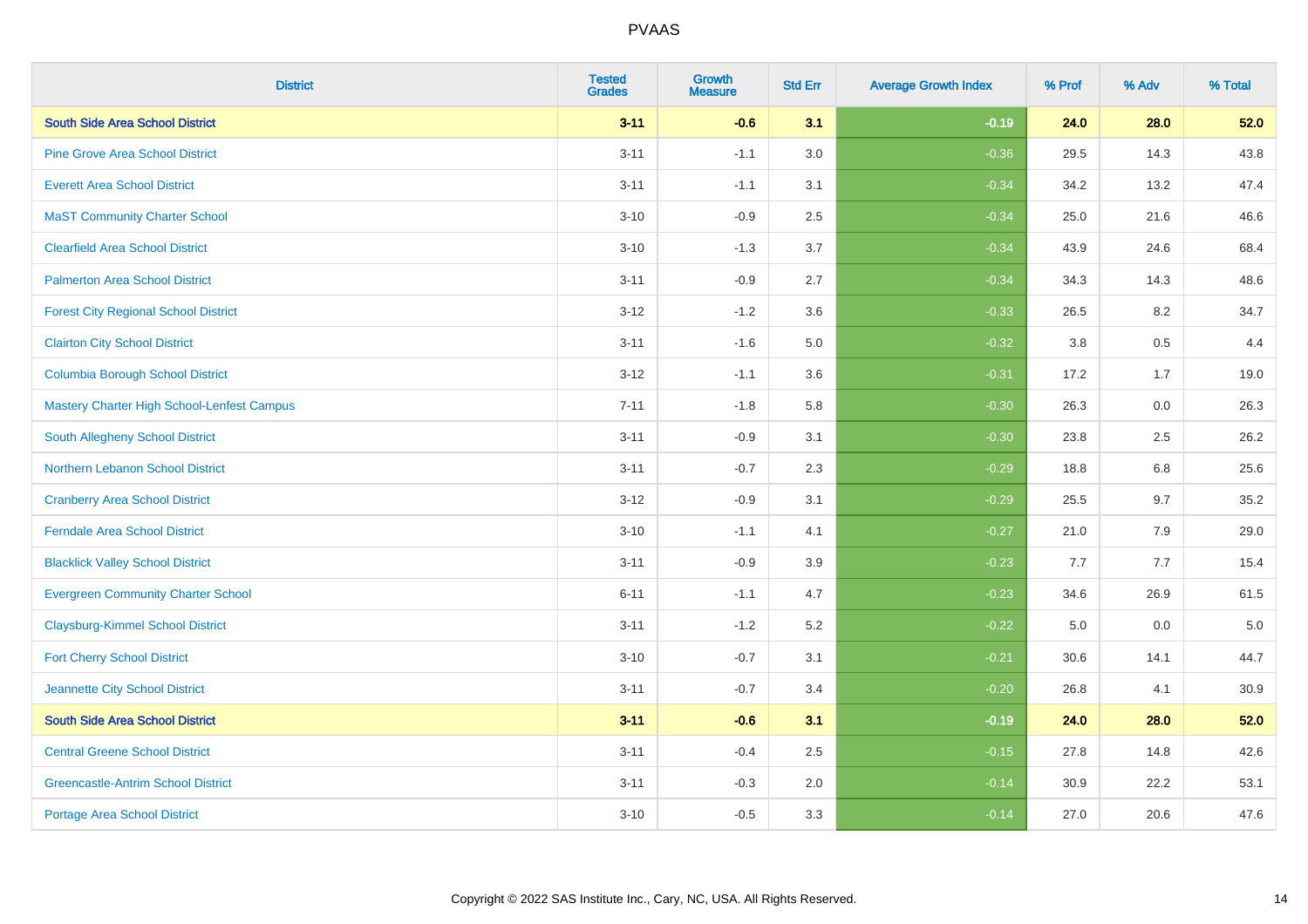| <b>District</b>                                  | <b>Tested</b><br><b>Grades</b> | <b>Growth</b><br><b>Measure</b> | <b>Std Err</b> | <b>Average Growth Index</b> | % Prof | % Adv | % Total |
|--------------------------------------------------|--------------------------------|---------------------------------|----------------|-----------------------------|--------|-------|---------|
| <b>South Side Area School District</b>           | $3 - 11$                       | $-0.6$                          | 3.1            | $-0.19$                     | 24.0   | 28.0  | 52.0    |
| <b>Otto-Eldred School District</b>               | $3 - 11$                       | $-0.5$                          | 3.5            | $-0.13$                     | 35.8   | 10.5  | 46.3    |
| <b>Fairfield Area School District</b>            | $3 - 11$                       | $-0.5$                          | 3.6            | $-0.13$                     | 43.9   | 6.1   | 50.0    |
| <b>Wilson Area School District</b>               | $3 - 11$                       | $-0.3$                          | 2.4            | $-0.12$                     | 35.4   | 14.6  | 50.0    |
| <b>Harrisburg City School District</b>           | $3 - 11$                       | $-0.2$                          | 2.0            | $-0.11$                     | 6.0    | 2.0   | 8.0     |
| <b>Brockway Area School District</b>             | $3 - 11$                       | $-0.4$                          | 3.5            | $-0.11$                     | 41.2   | 13.8  | 55.0    |
| Lehigh Career & Technical Institute              | $10 - 12$                      | $-0.7$                          | 6.3            | $-0.11$                     | 36.4   | 4.6   | 40.9    |
| <b>Freeport Area School District</b>             | $3 - 10$                       | $-0.2$                          | 2.1            | $-0.10$                     | 37.4   | 29.8  | 67.2    |
| <b>Northern Cambria School District</b>          | $3 - 11$                       | $-0.3$                          | 3.4            | $-0.09$                     | 26.5   | 1.2   | 27.7    |
| <b>Warren County School District</b>             | $3 - 11$                       | $-0.1$                          | 1.6            | $-0.06$                     | 26.7   | 9.7   | 36.4    |
| Southern Tioga School District                   | $3 - 11$                       | $-0.1$                          | 2.8            | $-0.03$                     | 26.3   | 10.3  | 36.6    |
| <b>Penn Hills School District</b>                | $3 - 11$                       | 0.0                             | 2.4            | 0.02                        | 18.4   | 7.1   | 25.6    |
| Community Academy Of Philadelphia Charter School | $3 - 11$                       | 0.1                             | 2.6            | 0.06                        | 9.7    | 2.6   | 12.4    |
| Altoona Area School District                     | $3 - 12$                       | 0.1                             | 1.5            | 0.07                        | 29.0   | 13.8  | 42.8    |
| <b>Central Columbia School District</b>          | $3 - 12$                       | 0.3                             | 2.3            | 0.12                        | 25.4   | 37.6  | 63.0    |
| <b>Garnet Valley School District</b>             | $3 - 10$                       | 0.2                             | 1.7            | 0.13                        | 34.9   | 26.4  | 61.3    |
| <b>Tidioute Community Charter School</b>         | $3 - 11$                       | 0.8                             | 4.4            | 0.19                        | 18.1   | 6.9   | 25.0    |
| <b>Tulpehocken Area School District</b>          | $3 - 12$                       | 1.0                             | 4.9            | 0.20                        | 11.5   | 23.1  | 34.6    |
| <b>Ridley School District</b>                    | $3 - 12$                       | 0.3                             | 1.6            | 0.21                        | 32.0   | 10.7  | 42.6    |
| <b>Hamburg Area School District</b>              | $3 - 11$                       | 0.6                             | 2.4            | 0.25                        | 28.0   | 15.5  | 43.6    |
| <b>Shippensburg Area School District</b>         | $3 - 11$                       | 0.5                             | 1.8            | 0.26                        | 23.5   | 22.8  | 46.3    |
| Jersey Shore Area School District                | $3 - 11$                       | 0.7                             | 2.5            | 0.27                        | 39.3   | 13.6  | 52.9    |
| <b>Marion Center Area School District</b>        | $3 - 10$                       | 0.8                             | 2.9            | 0.27                        | 23.3   | 11.1  | 34.4    |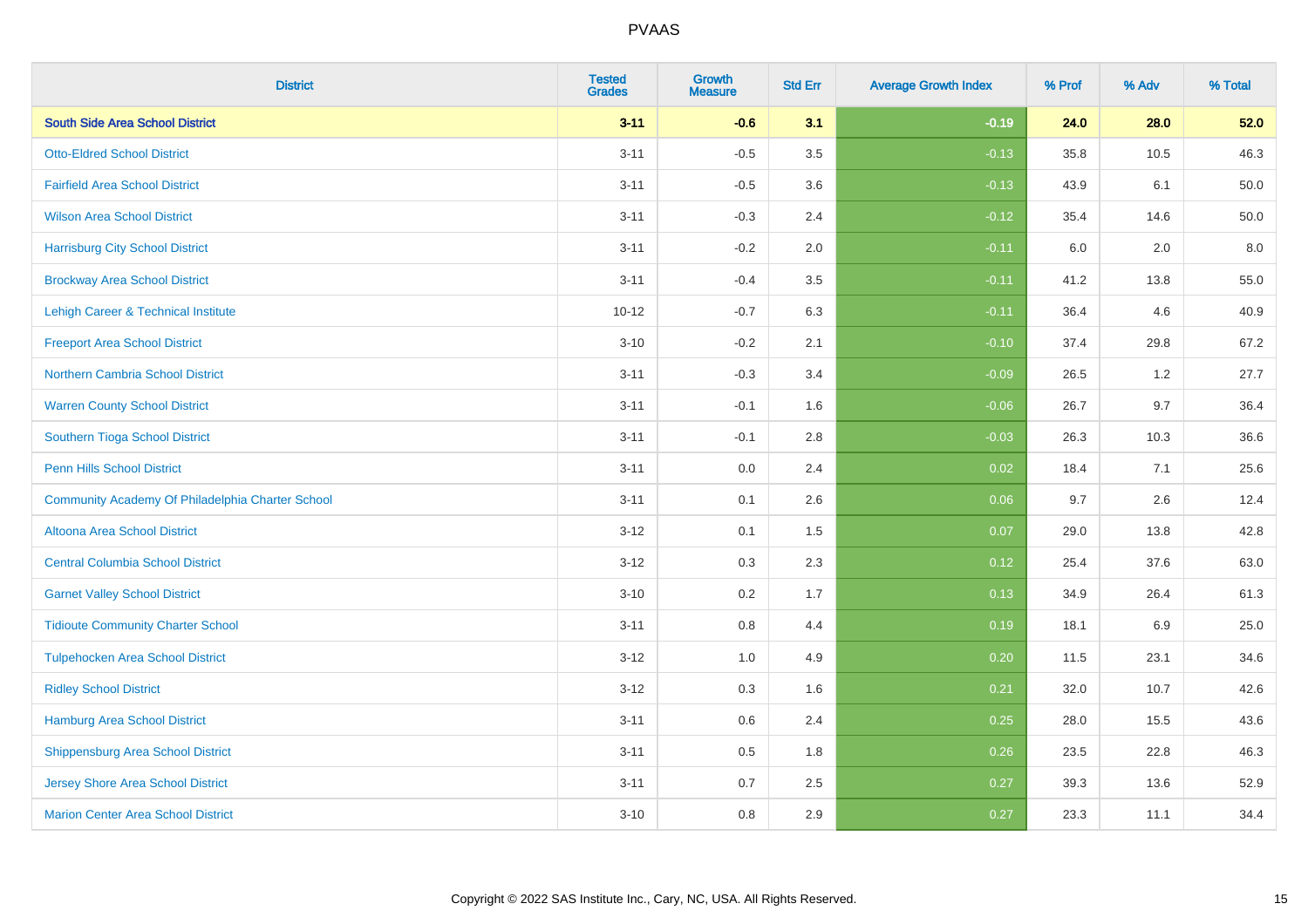| <b>District</b>                                    | <b>Tested</b><br><b>Grades</b> | <b>Growth</b><br><b>Measure</b> | <b>Std Err</b> | <b>Average Growth Index</b> | % Prof | % Adv   | % Total |
|----------------------------------------------------|--------------------------------|---------------------------------|----------------|-----------------------------|--------|---------|---------|
| <b>South Side Area School District</b>             | $3 - 11$                       | $-0.6$                          | 3.1            | $-0.19$                     | 24.0   | 28.0    | 52.0    |
| <b>Tech Freire Charter School</b>                  | $9 - 11$                       | 0.7                             | 2.5            | 0.27                        | 3.6    | 0.0     | 3.6     |
| <b>New Foundations Charter School</b>              | $3 - 11$                       | 0.6                             | 2.2            | 0.29                        | 22.4   | 4.0     | 26.4    |
| South Williamsport Area School District            | $3 - 10$                       | 0.9                             | 3.1            | 0.31                        | 38.4   | 11.6    | 50.0    |
| <b>Hopewell Area School District</b>               | $3 - 11$                       | 0.8                             | 2.6            | 0.31                        | 34.5   | 12.4    | 46.9    |
| <b>Wilson School District</b>                      | $3 - 12$                       | 0.5                             | 1.5            | 0.32                        | 30.4   | 25.5    | 55.9    |
| <b>Avella Area School District</b>                 | $3-12$                         | 1.6                             | 4.7            | 0.34                        | 34.8   | 7.2     | 42.0    |
| <b>North Star School District</b>                  | $3 - 11$                       | 1.1                             | 3.3            | 0.34                        | 26.2   | 20.0    | 46.2    |
| <b>Wattsburg Area School District</b>              | $3 - 11$                       | 1.0                             | 2.7            | 0.36                        | 20.4   | 12.4    | 32.7    |
| <b>Upper Adams School District</b>                 | $3 - 11$                       | 0.9                             | 2.5            | 0.37                        | 33.0   | 17.0    | 50.0    |
| Pennsylvania Cyber Charter School                  | $3 - 11$                       | 0.6                             | 1.5            | 0.37                        | 20.8   | 8.1     | 28.9    |
| <b>Reach Cyber Charter School</b>                  | $3 - 11$                       | 1.4                             | 3.6            | 0.40                        | 32.9   | 15.2    | 48.1    |
| <b>Austin Area School District</b>                 | $3 - 11$                       | 2.6                             | 6.0            | 0.43                        | 25.0   | 18.8    | 43.8    |
| <b>Brentwood Borough School District</b>           | $3 - 11$                       | 1.3                             | 3.0            | 0.44                        | 20.2   | 16.0    | 36.2    |
| <b>MaST Community Charter School II</b>            | $3 - 10$                       | 1.4                             | 3.0            | 0.45                        | 16.1   | 4.6     | 20.7    |
| Philadelphia Electrical & Tech Charter High School | $10 - 10$                      | 1.2                             | 2.6            | 0.45                        | 0.9    | $0.0\,$ | 0.9     |
| <b>Annville-Cleona School District</b>             | $3 - 12$                       | 1.1                             | 2.4            | 0.45                        | 34.8   | 13.6    | 48.5    |
| <b>Daniel Boone Area School District</b>           | $3 - 12$                       | 0.9                             | 1.9            | 0.46                        | 28.9   | 22.0    | 51.0    |
| Juniata Valley School District                     | $3 - 11$                       | 1.6                             | 3.2            | 0.51                        | 23.1   | 9.4     | 32.5    |
| Shenango Area School District                      | $3 - 11$                       | 1.7                             | 3.2            | 0.52                        | 41.4   | 13.8    | 55.3    |
| <b>Seneca Valley School District</b>               | $3 - 11$                       | $0.8\,$                         | 1.4            | 0.54                        | 40.6   | 25.2    | 65.8    |
| <b>Oley Valley School District</b>                 | $3 - 11$                       | 1.4                             | 2.4            | 0.56                        | 37.4   | 23.9    | 61.4    |
| <b>Upper Moreland Township School District</b>     | $3 - 11$                       | 1.1                             | 2.0            | 0.56                        | 24.8   | 26.6    | 51.3    |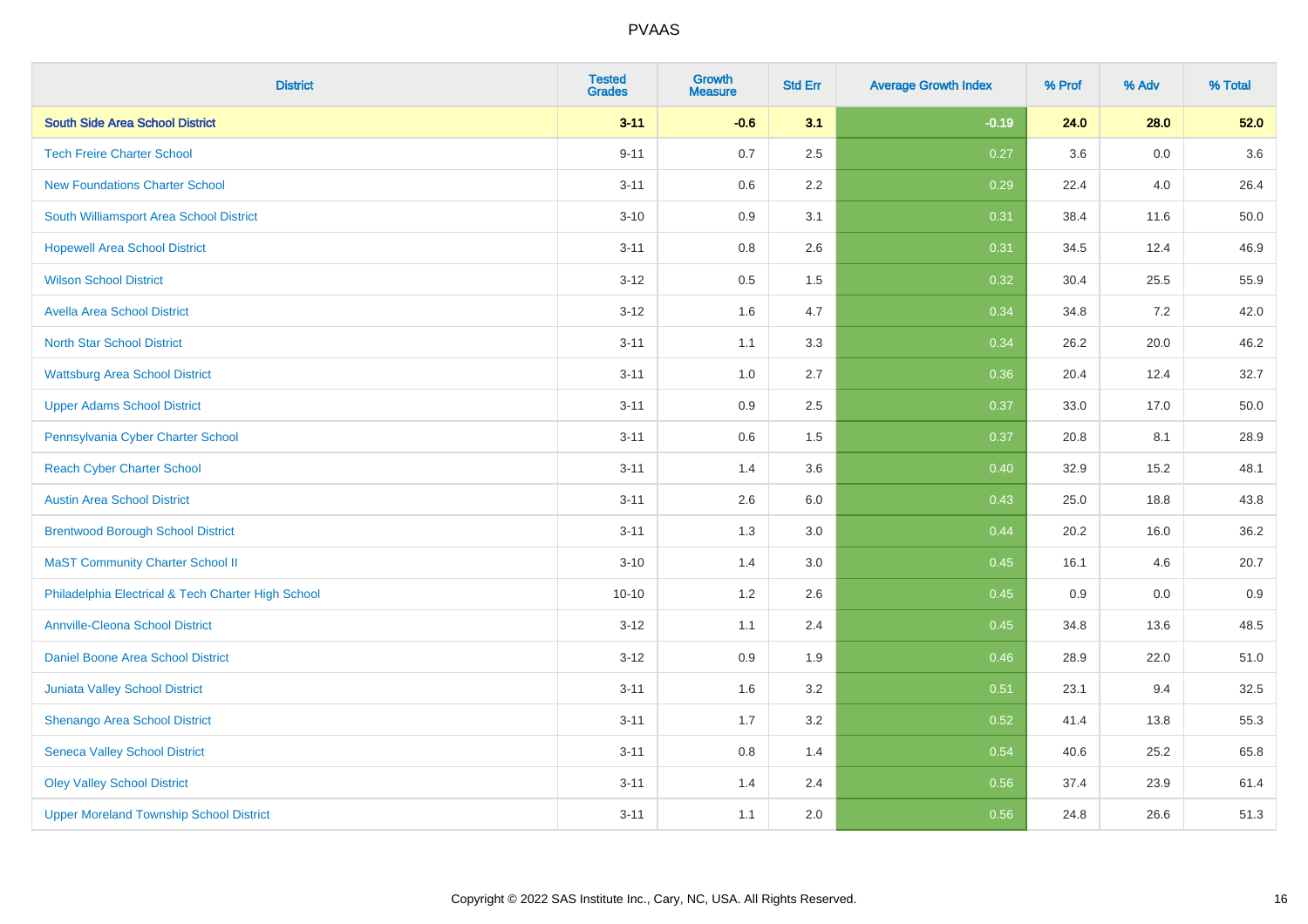| <b>District</b>                                | <b>Tested</b><br><b>Grades</b> | Growth<br><b>Measure</b> | <b>Std Err</b> | <b>Average Growth Index</b> | % Prof | % Adv   | % Total |
|------------------------------------------------|--------------------------------|--------------------------|----------------|-----------------------------|--------|---------|---------|
| <b>South Side Area School District</b>         | $3 - 11$                       | $-0.6$                   | 3.1            | $-0.19$                     | 24.0   | 28.0    | 52.0    |
| <b>Abington School District</b>                | $3 - 10$                       | 0.9                      | 1.6            | 0.57                        | 29.7   | 28.7    | 58.4    |
| <b>Sullivan County School District</b>         | $3 - 10$                       | 2.5                      | 4.3            | 0.58                        | 43.6   | 7.7     | 51.3    |
| <b>Bethlehem-Center School District</b>        | $3 - 10$                       | 2.1                      | 3.5            | 0.59                        | 32.3   | 4.6     | 36.9    |
| <b>Bensalem Township School District</b>       | $3 - 11$                       | 1.0                      | 1.6            | 0.63                        | 24.3   | 10.7    | 34.9    |
| <b>Belmont Charter School</b>                  | $3 - 10$                       | 2.2                      | 3.4            | 0.64                        | 5.3    | 1.8     | 7.0     |
| <b>Mastery Charter School - Pickett Campus</b> | $6 - 10$                       | 2.7                      | 4.2            | 0.65                        | 20.6   | 0.0     | 20.6    |
| <b>Union School District</b>                   | $3 - 12$                       | 2.5                      | 3.7            | 0.69                        | 17.9   | 10.4    | 28.4    |
| <b>Springfield School District</b>             | $3 - 11$                       | 1.2                      | 1.7            | 0.69                        | 31.8   | 25.2    | 56.9    |
| <b>Williams Valley School District</b>         | $3 - 11$                       | 2.6                      | 3.7            | 0.69                        | 17.0   | 5.1     | 22.0    |
| <b>Mercer Area School District</b>             | $3 - 11$                       | 2.2                      | 3.1            | 0.70                        | 24.4   | 11.8    | 36.2    |
| <b>Forest Hills School District</b>            | $3 - 11$                       | 1.8                      | 2.5            | 0.71                        | 28.8   | 10.3    | 39.1    |
| <b>Tunkhannock Area School District</b>        | $3 - 11$                       | 1.4                      | 2.0            | 0.71                        | 29.8   | 18.1    | 47.9    |
| <b>School Lane Charter School</b>              | $3 - 11$                       | 2.6                      | 3.6            | 0.72                        | 23.1   | 18.7    | 41.8    |
| <b>Lewisburg Area School District</b>          | $3 - 11$                       | 1.7                      | 2.4            | 0.72                        | 35.9   | 35.9    | 71.8    |
| <b>Penn-Delco School District</b>              | $3 - 11$                       | 1.3                      | 1.8            | 0.75                        | 26.5   | 12.6    | 39.1    |
| <b>North Clarion County School District</b>    | $3 - 12$                       | 3.4                      | 4.1            | 0.83                        | 45.0   | 18.8    | 63.8    |
| <b>Moon Area School District</b>               | $3 - 11$                       | 1.5                      | 1.8            | 0.86                        | 34.5   | 25.5    | 60.0    |
| <b>Blackhawk School District</b>               | $3 - 11$                       | 2.0                      | 2.3            | 0.87                        | 34.6   | 20.7    | 55.3    |
| Aspira Bilingual Cyber Charter School          | $3 - 11$                       | 5.1                      | 5.8            | 0.87                        | 4.8    | 0.0     | 4.8     |
| Hope For Hyndman Charter School                | $3 - 11$                       | 5.1                      | 5.8            | 0.88                        | 14.3   | 7.1     | 21.4    |
| <b>Pottstown School District</b>               | $3 - 12$                       | 2.0                      | 2.2            | 0.88                        | 19.4   | $6.2\,$ | 25.6    |
| <b>Clarion Area School District</b>            | $3 - 11$                       | 3.2                      | 3.7            | 0.88                        | 31.7   | 13.3    | 45.0    |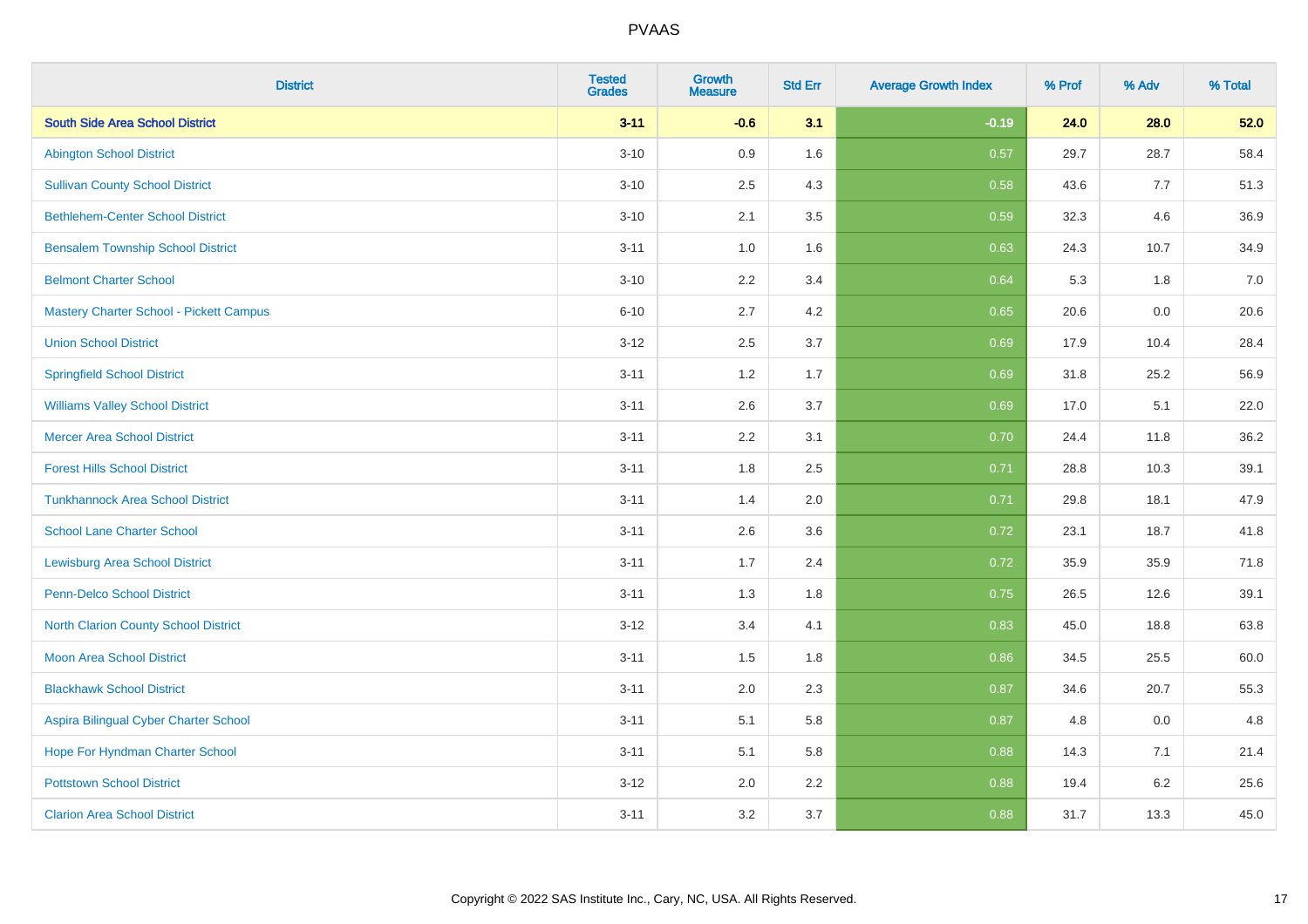| <b>District</b>                                 | <b>Tested</b><br><b>Grades</b> | <b>Growth</b><br><b>Measure</b> | <b>Std Err</b> | <b>Average Growth Index</b> | % Prof  | % Adv | % Total |
|-------------------------------------------------|--------------------------------|---------------------------------|----------------|-----------------------------|---------|-------|---------|
| <b>South Side Area School District</b>          | $3 - 11$                       | $-0.6$                          | 3.1            | $-0.19$                     | 24.0    | 28.0  | 52.0    |
| <b>Eastern Lancaster County School District</b> | $3 - 12$                       | 2.9                             | 3.2            | 0.91                        | 35.2    | 36.4  | 71.6    |
| <b>Centennial School District</b>               | $3 - 10$                       | 1.5                             | 1.5            | 0.98                        | 23.6    | 12.4  | 36.0    |
| West Jefferson Hills School District            | $3 - 11$                       | 1.9                             | 1.9            | 0.99                        | 34.8    | 27.3  | 62.1    |
| <b>Galeton Area School District</b>             | $3 - 11$                       | 5.4                             | 5.4            | 1.01                        | 33.3    | 22.2  | 55.6    |
| Esperanza Academy Charter School                | $4 - 11$                       | 2.1                             | 2.1            | $1.01$                      | 14.2    | 3.6   | 17.8    |
| <b>Brownsville Area School District</b>         | $3 - 12$                       | 3.9                             | 3.8            | 1.04                        | 22.0    | 8.5   | 30.5    |
| <b>Sharpsville Area School District</b>         | $3 - 11$                       | $3.8\,$                         | 3.7            | 1.04                        | 41.1    | 23.2  | 64.3    |
| <b>Bermudian Springs School District</b>        | $3 - 11$                       | 2.5                             | 2.4            | 1.05                        | 31.8    | 23.5  | 55.3    |
| <b>Haverford Township School District</b>       | $3 - 11$                       | 1.4                             | 1.4            | 1.05                        | 36.7    | 26.3  | 63.0    |
| <b>Athens Area School District</b>              | $3 - 11$                       | 2.6                             | 2.3            | 1.11                        | 34.9    | 12.3  | 47.3    |
| <b>Southeast Delco School District</b>          | $3 - 10$                       | 3.9                             | 3.5            | 1.12                        | 18.6    | 3.4   | 22.0    |
| Esperanza Cyber Charter School                  | $3 - 11$                       | 7.1                             | 6.1            | $1.15$                      | $8.8\,$ | 2.9   | 11.8    |
| People For People Charter School                | $3 - 12$                       | 6.4                             | 5.6            | 1.15                        | 2.4     | 0.0   | 2.4     |
| <b>Newport School District</b>                  | $3 - 12$                       | 3.8                             | 3.3            | 1.17                        | 38.8    | 10.4  | 49.2    |
| <b>Solanco School District</b>                  | $3 - 11$                       | 2.2                             | 1.8            | 1.18                        | 27.2    | 15.0  | 42.3    |
| <b>Upper Dublin School District</b>             | $3 - 12$                       | 2.1                             | 1.8            | 1.19                        | 34.7    | 30.0  | 64.7    |
| <b>Bellwood-Antis School District</b>           | $3 - 10$                       | 3.5                             | 2.8            | 1.24                        | 40.9    | 19.4  | 60.2    |
| <b>Bloomsburg Area School District</b>          | $3 - 10$                       | 4.3                             | 3.4            | 1.26                        | 36.5    | 20.6  | 57.1    |
| Johnsonburg Area School District                | $3 - 11$                       | 5.0                             | 3.9            | 1.27                        | 35.5    | 11.8  | 47.4    |
| <b>Purchase Line School District</b>            | $3 - 12$                       | 4.3                             | 3.3            | 1.30                        | 32.3    | 9.0   | 41.4    |
| Pennsylvania Virtual Charter School             | $3 - 11$                       | 4.4                             | 3.4            | 1.31                        | 29.8    | 21.2  | 51.0    |
| <b>Ringgold School District</b>                 | $3 - 11$                       | 2.9                             | 2.2            | 1.32                        | 23.8    | 13.3  | 37.1    |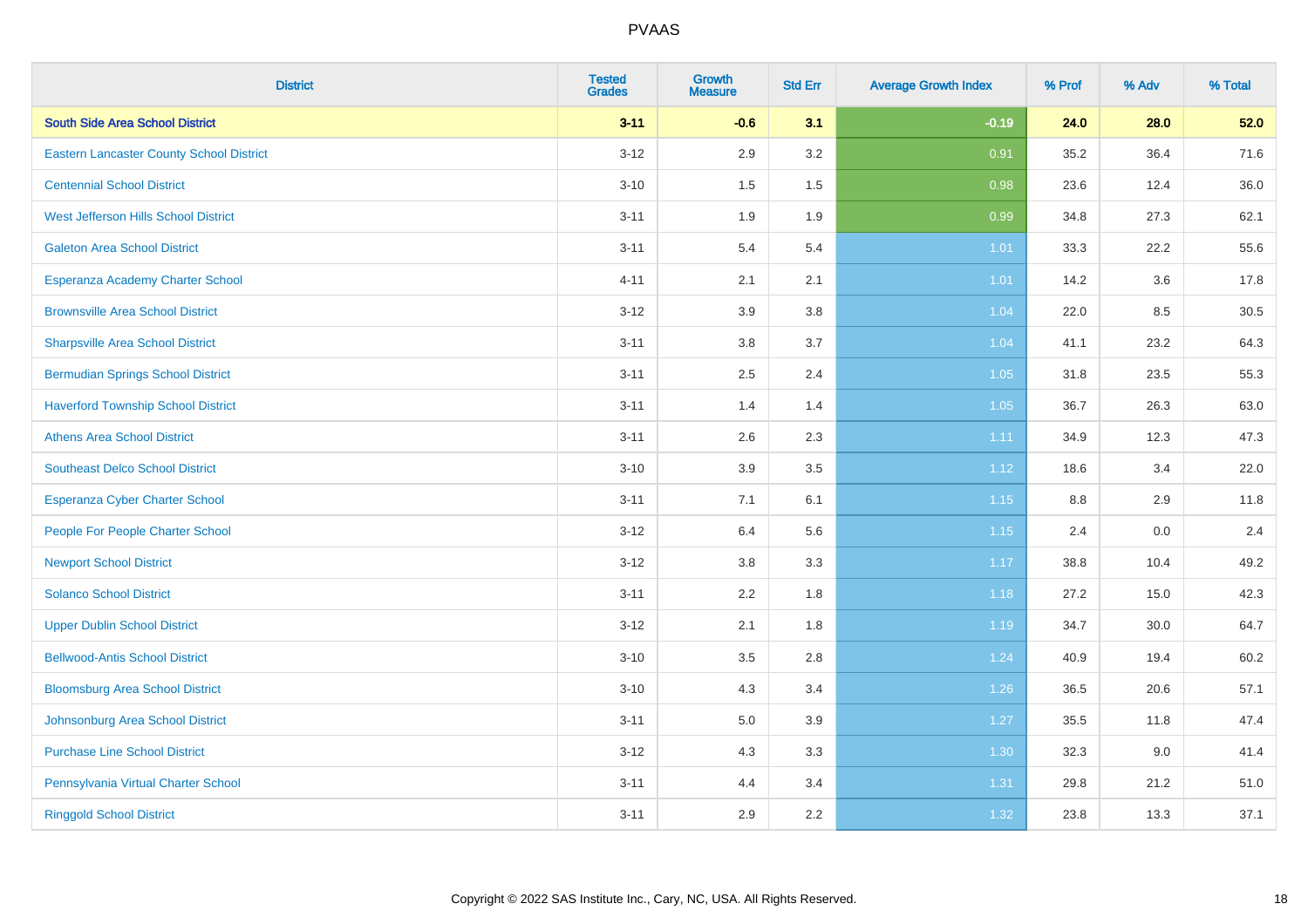| <b>District</b>                                | <b>Tested</b><br><b>Grades</b> | <b>Growth</b><br><b>Measure</b> | <b>Std Err</b> | <b>Average Growth Index</b> | % Prof | % Adv | % Total |
|------------------------------------------------|--------------------------------|---------------------------------|----------------|-----------------------------|--------|-------|---------|
| <b>South Side Area School District</b>         | $3 - 11$                       | $-0.6$                          | 3.1            | $-0.19$                     | 24.0   | 28.0  | 52.0    |
| <b>Keystone School District</b>                | $3 - 11$                       | 7.8                             | 5.7            | 1.37                        | 35.0   | 45.0  | 80.0    |
| Philipsburg-Osceola Area School District       | $3 - 11$                       | 4.1                             | 3.0            | 1.37                        | 22.5   | 16.2  | 38.8    |
| <b>Chestnut Ridge School District</b>          | $3 - 12$                       | 4.0                             | 2.9            | 1.38                        | 33.2   | 11.0  | 44.2    |
| <b>Conemaugh Township Area School District</b> | $3 - 12$                       | 4.8                             | 3.5            | 1.39                        | 30.9   | 27.8  | 58.8    |
| <b>Western Wayne School District</b>           | $3 - 11$                       | 3.6                             | 2.6            | 1.39                        | 30.8   | 16.2  | 47.0    |
| <b>Mastery Charter School - Thomas Campus</b>  | $3 - 10$                       | 7.9                             | 5.7            | 1.39                        | 12.5   | 0.0   | 12.5    |
| <b>Midd-West School District</b>               | $3 - 11$                       | 3.6                             | 2.6            | 1.42                        | 28.6   | 25.0  | 53.6    |
| <b>Conestoga Valley School District</b>        | $3 - 11$                       | 2.4                             | 1.7            | 1.43                        | 35.0   | 23.5  | 58.5    |
| Susquehanna Township School District           | $3 - 12$                       | 3.9                             | 2.7            | 1.45                        | 19.0   | 13.1  | 32.0    |
| <b>Northern Potter School District</b>         | $3 - 12$                       | $6.8\,$                         | 4.6            | 1.48                        | 30.6   | 11.1  | 41.7    |
| South Western School District                  | $3 - 12$                       | 2.5                             | 1.7            | 1.48                        | 36.2   | 19.7  | 55.9    |
| <b>Smethport Area School District</b>          | $3 - 12$                       | 5.8                             | 3.8            | 1.52                        | 24.6   | 20.0  | 44.6    |
| <b>Gateway School District</b>                 | $3 - 11$                       | 3.1                             | 2.0            | 1.55                        | 35.7   | 18.5  | 54.2    |
| <b>Fort Leboeuf School District</b>            | $3 - 11$                       | 3.5                             | 2.2            | 1.58                        | 32.0   | 16.8  | 48.8    |
| <b>Salisbury Township School District</b>      | $3 - 11$                       | 5.8                             | 3.6            | 1.62                        | 24.4   | 12.6  | 37.0    |
| <b>Halifax Area School District</b>            | $3 - 11$                       | 5.8                             | 3.5            | 1.64                        | 32.1   | 18.9  | 50.9    |
| Dr Robert Ketterer Charter School Inc          | $6 - 12$                       | 7.1                             | 4.3            | 1.66                        | 7.3    | 1.7   | 9.0     |
| <b>Waynesboro Area School District</b>         | $3 - 12$                       | 3.0                             | 1.8            | 1.67                        | 26.0   | 23.5  | 49.5    |
| <b>West Shore School District</b>              | $3 - 12$                       | 2.2                             | 1.3            | 1.68                        | 31.8   | 15.2  | 47.1    |
| <b>Penn-Trafford School District</b>           | $3 - 11$                       | 2.9                             | 1.8            | 1.68                        | 46.3   | 26.2  | 72.5    |
| <b>Port Allegany School District</b>           | $3 - 11$                       | 6.5                             | 3.7            | 1.74                        | 26.4   | 11.3  | 37.7    |
| Multicultural Academy Charter School           | $9 - 11$                       | 6.0                             | 3.4            | 1.77                        | 12.3   | 0.0   | 12.3    |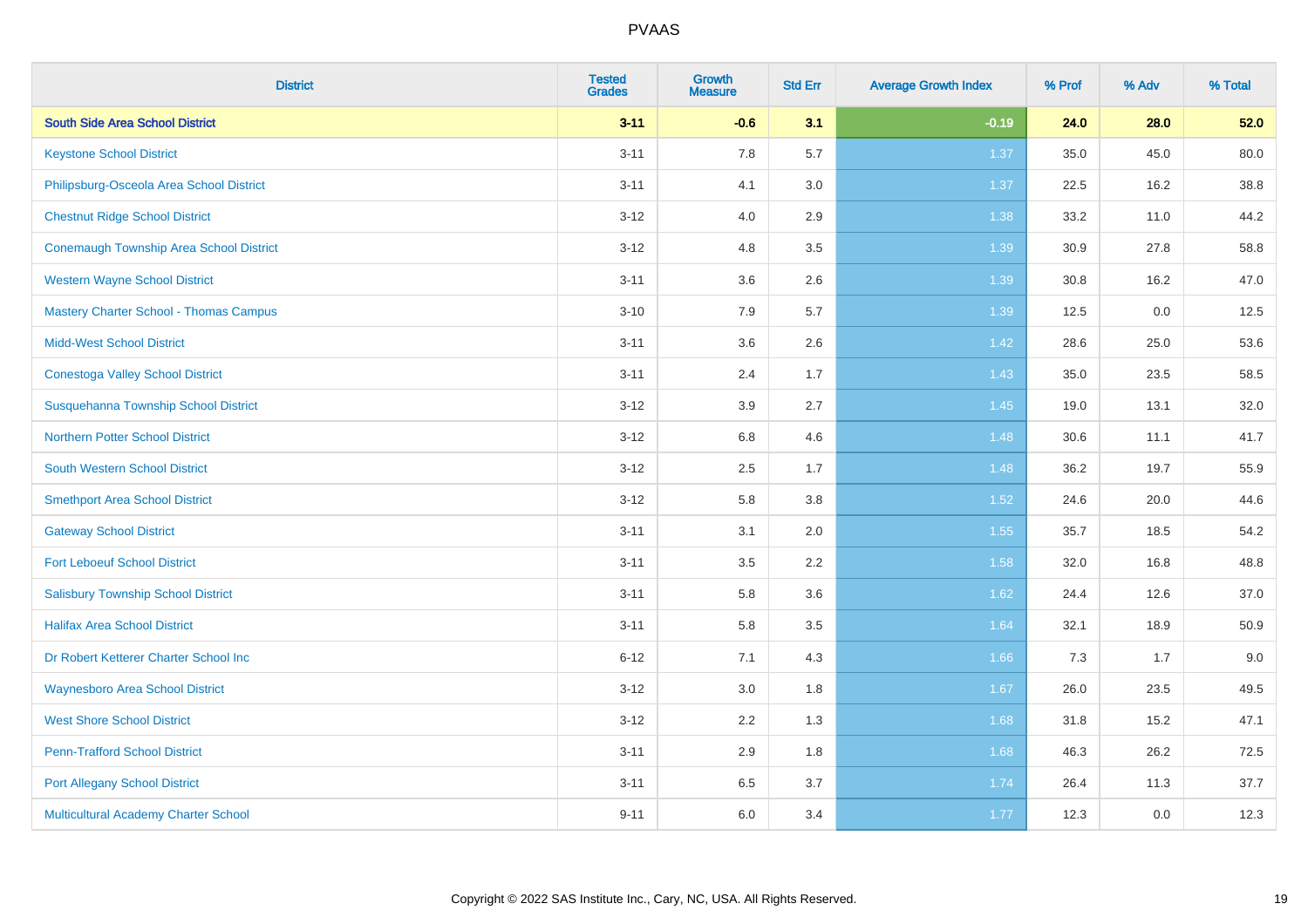| <b>District</b>                                | <b>Tested</b><br><b>Grades</b> | Growth<br><b>Measure</b> | <b>Std Err</b> | <b>Average Growth Index</b> | % Prof | % Adv   | % Total |
|------------------------------------------------|--------------------------------|--------------------------|----------------|-----------------------------|--------|---------|---------|
| <b>South Side Area School District</b>         | $3 - 11$                       | $-0.6$                   | 3.1            | $-0.19$                     | 24.0   | 28.0    | 52.0    |
| <b>Wyalusing Area School District</b>          | $3 - 12$                       | 5.7                      | 3.2            | 1.78                        | 38.6   | 12.9    | 51.4    |
| Leechburg Area School District                 | $3 - 11$                       | 7.0                      | 3.9            | 1.79                        | 37.7   | 4.9     | 42.6    |
| Mt Lebanon School District                     | $3 - 11$                       | 2.4                      | 1.3            | 1.79                        | 39.3   | 37.4    | 76.8    |
| <b>Sayre Area School District</b>              | $3 - 11$                       | 5.8                      | 3.2            | 1.81                        | 30.3   | 21.0    | 51.3    |
| <b>Perkiomen Valley School District</b>        | $3 - 11$                       | 2.7                      | 1.5            | 1.83                        | 35.0   | 25.3    | 60.3    |
| <b>Central Valley School District</b>          | $3 - 10$                       | 4.7                      | 2.6            | 1.83                        | 37.8   | 18.5    | 56.3    |
| <b>Eastern Lebanon County School District</b>  | $3 - 11$                       | 4.0                      | 2.1            | 1.89                        | 23.5   | 11.5    | 35.0    |
| <b>United School District</b>                  | $3 - 11$                       | 6.3                      | 3.3            | 1.89                        | 38.8   | 16.3    | 55.0    |
| <b>Spring Grove Area School District</b>       | $3 - 11$                       | 3.9                      | 2.0            | 1.90                        | 30.0   | 23.0    | 53.0    |
| <b>Oswayo Valley School District</b>           | $3 - 12$                       | 9.9                      | 5.1            | 1.93                        | 26.5   | 44.1    | 70.6    |
| <b>South Middleton School District</b>         | $3 - 11$                       | 4.4                      | 2.2            | 1.95                        | 31.1   | 16.4    | 47.5    |
| Pennsylvania Distance Learning Charter School  | $3 - 12$                       | 6.8                      | 3.4            | 1.99                        | 19.8   | $6.2\,$ | 25.9    |
| <b>Benton Area School District</b>             | $3 - 10$                       | 8.1                      | 4.0            | 2.01                        | 35.7   | 28.6    | 64.3    |
| <b>Keystone Central School District</b>        | $3 - 11$                       | 3.6                      | 1.8            | 2.04                        | 27.1   | 14.6    | 41.8    |
| Northampton Area School District               | $3 - 11$                       | 3.2                      | 1.5            | 2.05                        | 29.8   | 17.9    | 47.7    |
| Northeastern York School District              | $3 - 11$                       | $3.8\,$                  | 1.8            | 2.11                        | 32.7   | 21.0    | 53.7    |
| <b>Muncy School District</b>                   | $3 - 11$                       | 6.9                      | 3.3            | 2.12                        | 37.6   | 18.8    | 56.4    |
| <b>Mckeesport Area School District</b>         | $3 - 12$                       | 4.6                      | 2.2            | 2.14                        | 21.1   | 4.4     | 25.5    |
| <b>Brookville Area School District</b>         | $3 - 11$                       | 6.8                      | 3.1            | 2.19                        | 46.1   | 14.6    | 60.7    |
| <b>Mastery Charter School - Hardy Williams</b> | $3 - 11$                       | 6.6                      | 3.0            | 2.21                        | 24.7   | 1.2     | 25.9    |
| <b>Blue Ridge School District</b>              | $3 - 11$                       | 8.3                      | 3.7            | 2.24                        | 29.6   | 9.3     | 38.9    |
| <b>Wallingford-Swarthmore School District</b>  | $3 - 10$                       | 5.0                      | 2.2            | 2.25                        | 33.3   | 37.1    | 70.4    |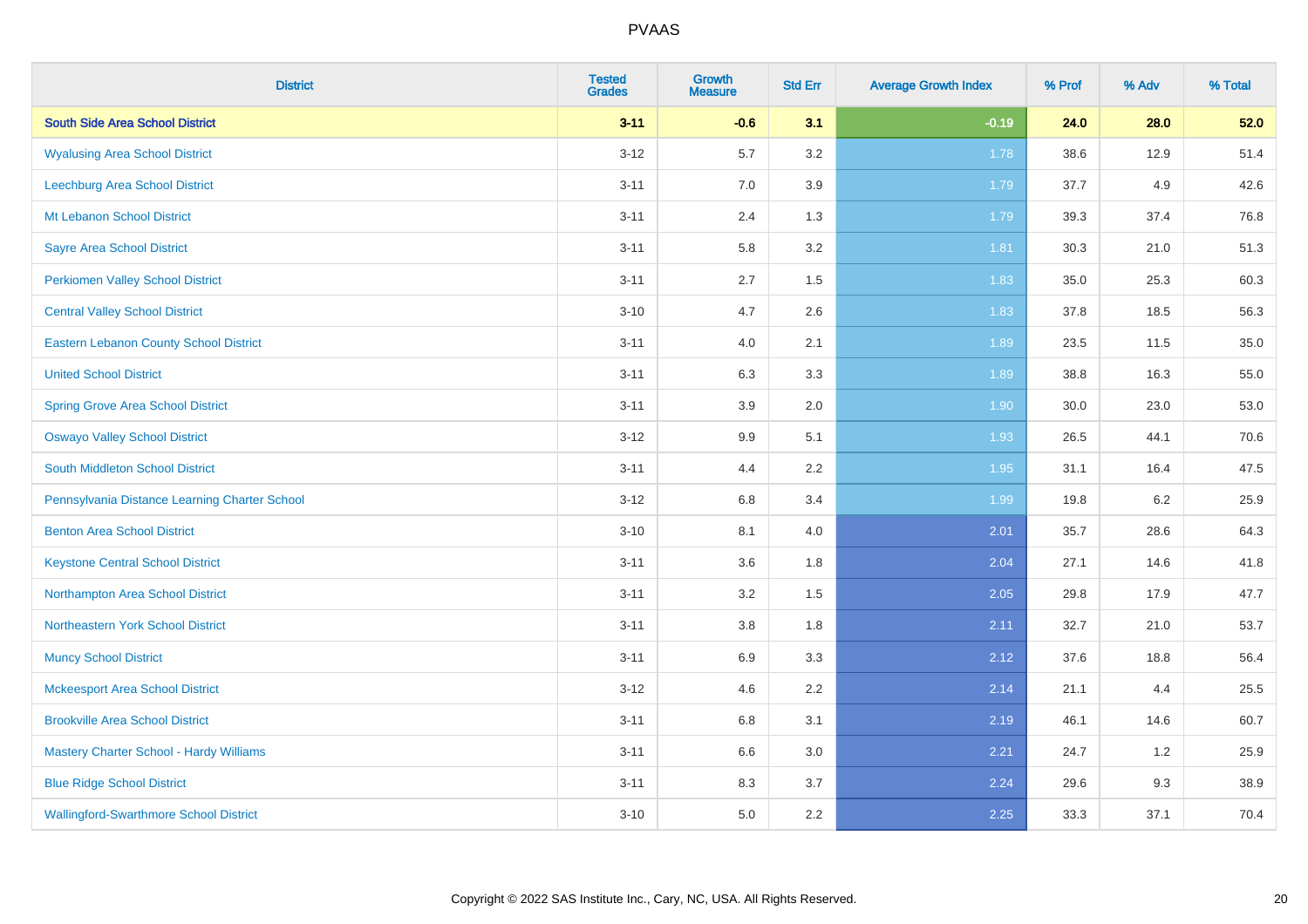| <b>District</b>                                    | <b>Tested</b><br><b>Grades</b> | <b>Growth</b><br><b>Measure</b> | <b>Std Err</b> | <b>Average Growth Index</b> | % Prof | % Adv | % Total |
|----------------------------------------------------|--------------------------------|---------------------------------|----------------|-----------------------------|--------|-------|---------|
| <b>South Side Area School District</b>             | $3 - 11$                       | $-0.6$                          | 3.1            | $-0.19$                     | 24.0   | 28.0  | 52.0    |
| <b>Glendale School District</b>                    | $3 - 10$                       | 7.9                             | 3.5            | 2.25                        | 42.6   | 9.3   | 51.8    |
| <b>East Pennsboro Area School District</b>         | $3 - 11$                       | 4.8                             | 2.1            | 2.26                        | 36.8   | 16.9  | 53.7    |
| <b>Brandywine Heights Area School District</b>     | $3 - 11$                       | 5.8                             | 2.6            | 2.27                        | 27.7   | 28.6  | 56.2    |
| Huntingdon Area School District                    | $3 - 11$                       | 5.8                             | 2.6            | 2.28                        | 27.8   | 17.4  | 45.2    |
| <b>Red Lion Area School District</b>               | $3 - 11$                       | 4.5                             | 1.9            | 2.31                        | 32.3   | 21.5  | 53.8    |
| <b>Bentworth School District</b>                   | $3 - 11$                       | 7.0                             | 3.0            | 2.36                        | 26.6   | 17.0  | 43.6    |
| Northern Lehigh School District                    | $3 - 12$                       | 6.1                             | 2.5            | 2.42                        | 21.4   | 18.0  | 39.3    |
| <b>Homer-Center School District</b>                | $3 - 11$                       | 8.8                             | 3.5            | 2.53                        | 38.0   | 17.7  | 55.8    |
| Northern Tioga School District                     | $3 - 12$                       | 6.8                             | 2.6            | 2.64                        | 25.0   | 16.9  | 41.9    |
| <b>Palisades School District</b>                   | $3 - 11$                       | 7.7                             | 2.9            | 2.66                        | 27.8   | 20.3  | 48.1    |
| <b>Commonwealth Charter Academy Charter School</b> | $3 - 10$                       | 4.2                             | 1.6            | 2.68                        | 27.0   | 15.6  | 42.5    |
| <b>Bedford Area School District</b>                | $3 - 11$                       | 6.4                             | 2.4            | 2.68                        | 31.0   | 20.6  | 51.6    |
| Saint Marys Area School District                   | $3 - 11$                       | 6.0                             | 2.2            | 2.69                        | 35.4   | 18.3  | 53.7    |
| <b>Crawford Central School District</b>            | $3 - 11$                       | 5.7                             | 2.1            | 2.71                        | 26.4   | 15.8  | 42.1    |
| <b>Tamaqua Area School District</b>                | $3-12$                         | 6.5                             | 2.4            | 2.72                        | 34.3   | 17.5  | 51.8    |
| <b>Donegal School District</b>                     | $3-12$                         | 5.9                             | 2.2            | 2.72                        | 34.1   | 23.1  | 57.2    |
| <b>Great Valley School District</b>                | $3 - 11$                       | 5.4                             | 2.0            | 2.77                        | 33.8   | 33.5  | 67.3    |
| South Butler County School District                | $3 - 10$                       | 6.3                             | 2.2            | 2.80                        | 37.8   | 19.2  | 57.0    |
| <b>Canton Area School District</b>                 | $3 - 11$                       | 8.4                             | 2.9            | 2.92                        | 13.8   | 23.0  | 36.8    |
| <b>Bald Eagle Area School District</b>             | $3 - 11$                       | 7.6                             | 2.5            | 3.00                        | 31.6   | 15.6  | 47.3    |
| <b>Line Mountain School District</b>               | $3 - 11$                       | 11.7                            | 3.9            | 3.01                        | 40.4   | 42.3  | 82.7    |
| <b>Lower Dauphin School District</b>               | $3 - 11$                       | 5.3                             | 1.8            | 3.03                        | 30.6   | 26.8  | 57.5    |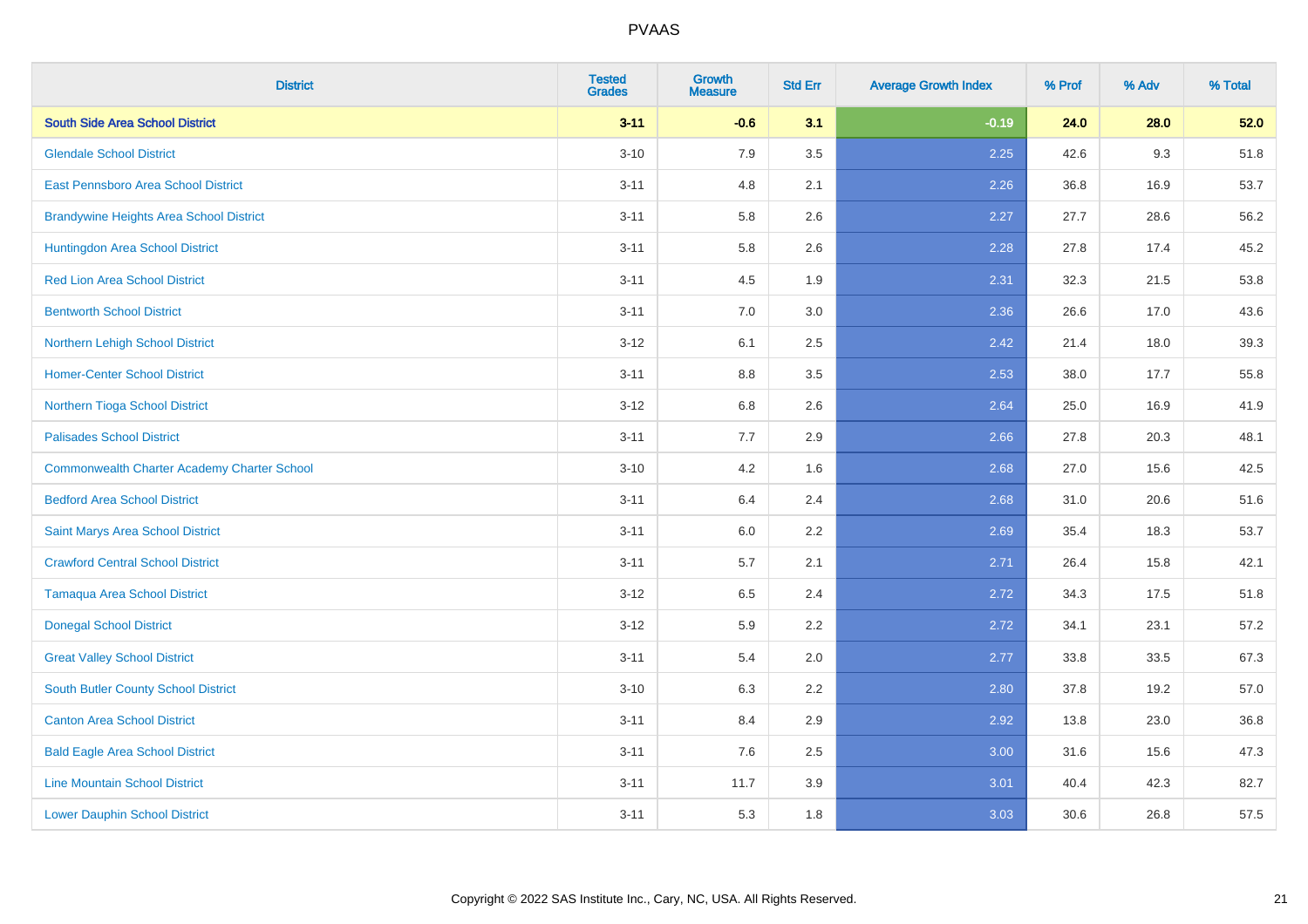| <b>District</b>                                 | <b>Tested</b><br><b>Grades</b> | <b>Growth</b><br><b>Measure</b> | <b>Std Err</b> | <b>Average Growth Index</b> | % Prof | % Adv | % Total |
|-------------------------------------------------|--------------------------------|---------------------------------|----------------|-----------------------------|--------|-------|---------|
| <b>South Side Area School District</b>          | $3 - 11$                       | $-0.6$                          | 3.1            | $-0.19$                     | 24.0   | 28.0  | 52.0    |
| <b>Allegheny-Clarion Valley School District</b> | $3 - 10$                       | 12.3                            | 4.1            | 3.03                        | 33.3   | 19.0  | 52.4    |
| <b>Upper Perkiomen School District</b>          | $3 - 11$                       | 5.7                             | 1.9            | 3.04                        | 25.4   | 19.9  | 45.4    |
| <b>Kane Area School District</b>                | $3 - 10$                       | 8.8                             | 2.9            | 3.07                        | 31.4   | 19.8  | 51.2    |
| Capital Area School for the Arts Charter School | $9 - 11$                       | 14.2                            | 4.5            | 3.13                        | 27.5   | 30.0  | 57.5    |
| <b>Greenwood School District</b>                | $3 - 11$                       | 11.3                            | 3.6            | 3.14                        | 31.2   | 32.8  | 63.9    |
| 21st Century Cyber Charter School               | $6 - 12$                       | 6.6                             | 2.1            | 3.16                        | 29.0   | 21.8  | 50.8    |
| <b>Avon Grove Charter School</b>                | $3 - 11$                       | 9.8                             | 3.1            | 3.18                        | 32.4   | 26.0  | 58.4    |
| <b>Apollo-Ridge School District</b>             | $3 - 12$                       | 9.5                             | 3.0            | 3.23                        | 34.0   | 9.4   | 43.4    |
| <b>Penncrest School District</b>                | $3 - 11$                       | 6.0                             | 1.9            | 3.24                        | 31.1   | 16.9  | 48.0    |
| <b>Upper Dauphin Area School District</b>       | $3 - 11$                       | 16.5                            | 5.1            | 3.26                        | 37.5   | 26.8  | 64.3    |
| <b>Steel Valley School District</b>             | $3 - 11$                       | 11.1                            | 3.3            | 3.33                        | 34.8   | 10.1  | 44.9    |
| South Fayette Township School District          | $3 - 11$                       | 6.0                             | 1.8            | 3.33                        | 32.2   | 38.3  | 70.5    |
| <b>Bellefonte Area School District</b>          | $3 - 11$                       | 6.7                             | 2.0            | 3.34                        | 28.8   | 21.5  | 50.2    |
| <b>Conrad Weiser Area School District</b>       | $3 - 11$                       | 7.1                             | 2.1            | 3.34                        | 28.2   | 14.4  | 42.6    |
| <b>Kutztown Area School District</b>            | $3 - 12$                       | 9.3                             | 2.8            | 3.34                        | 38.5   | 14.6  | 53.2    |
| Wilmington Area School District                 | $3 - 11$                       | 11.1                            | 3.3            | 3.37                        | 29.8   | 26.2  | 56.0    |
| <b>Fairview School District</b>                 | $3 - 11$                       | 8.3                             | 2.4            | 3.43                        | 41.9   | 34.9  | 76.7    |
| <b>Mars Area School District</b>                | $3 - 10$                       | 6.6                             | 1.9            | 3.45                        | 36.7   | 32.4  | 69.1    |
| <b>North Pocono School District</b>             | $3 - 11$                       | 13.1                            | 3.7            | 3.54                        | 31.4   | 33.3  | 64.7    |
| <b>York Suburban School District</b>            | $3 - 11$                       | 7.4                             | 2.1            | 3.55                        | 24.9   | 31.2  | 56.1    |
| Oil City Area School District                   | $3 - 11$                       | 8.6                             | 2.4            | 3.56                        | 29.1   | 13.1  | 42.2    |
| <b>Tredyffrin-Easttown School District</b>      | $3 - 10$                       | 8.7                             | 2.4            | 3.57                        | 35.2   | 35.8  | 71.0    |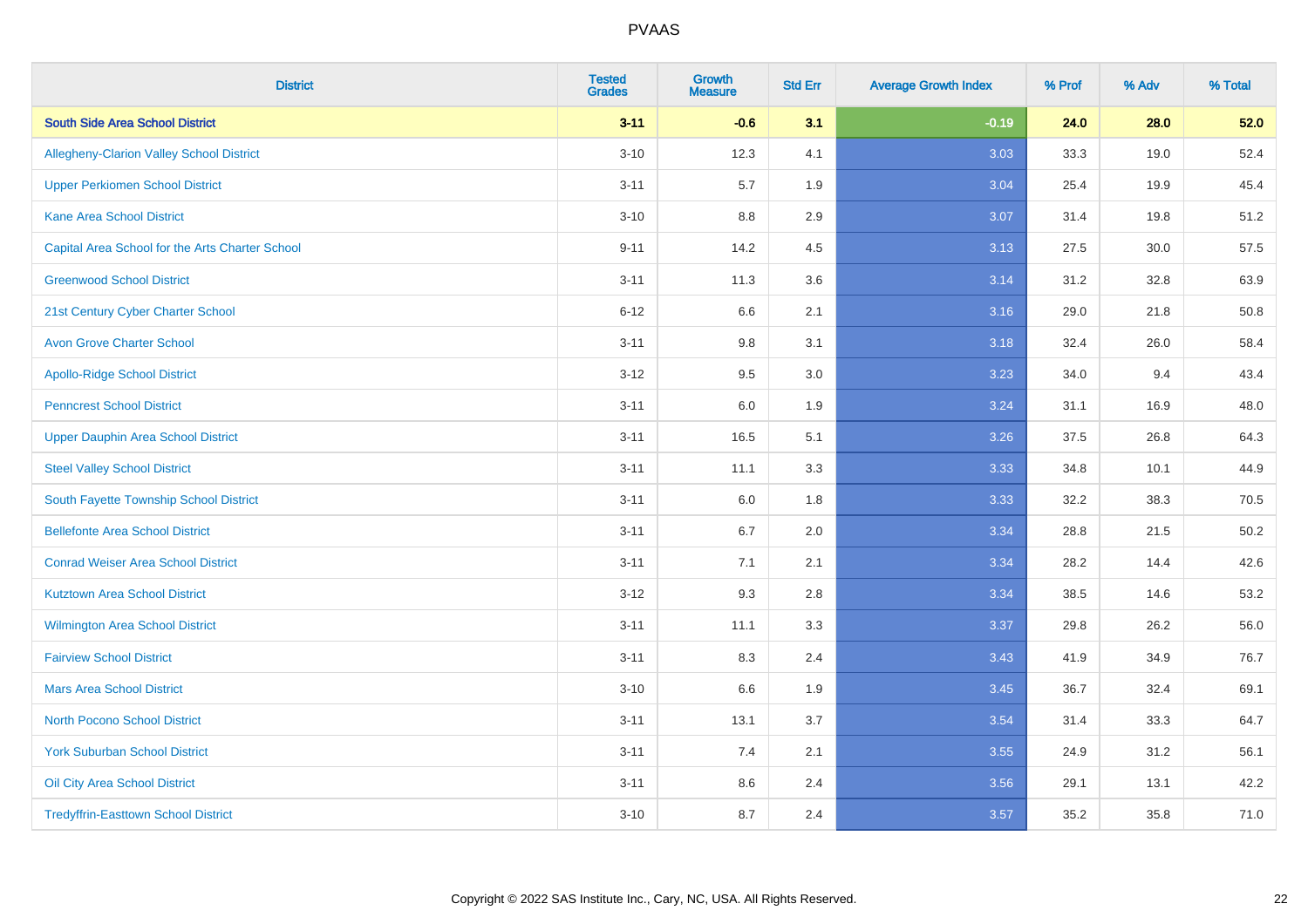| <b>District</b>                           | <b>Tested</b><br><b>Grades</b> | <b>Growth</b><br><b>Measure</b> | <b>Std Err</b> | <b>Average Growth Index</b> | % Prof | % Adv   | % Total |
|-------------------------------------------|--------------------------------|---------------------------------|----------------|-----------------------------|--------|---------|---------|
| <b>South Side Area School District</b>    | $3 - 11$                       | $-0.6$                          | 3.1            | $-0.19$                     | 24.0   | 28.0    | 52.0    |
| <b>William Penn School District</b>       | $3 - 12$                       | 7.0                             | 1.9            | 3.61                        | 14.0   | $7.2\,$ | 21.3    |
| <b>Reading School District</b>            | $3 - 11$                       | 4.3                             | 1.2            | 3.71                        | 16.8   | $6.0\,$ | 22.8    |
| <b>Spring Cove School District</b>        | $3 - 11$                       | 9.1                             | 2.4            | 3.77                        | 31.8   | 25.4    | 57.1    |
| <b>Dover Area School District</b>         | $3 - 12$                       | 7.1                             | 1.9            | 3.78                        | 33.0   | 18.7    | 51.7    |
| <b>Hampton Township School District</b>   | $3 - 11$                       | 7.4                             | 2.0            | 3.79                        | 37.9   | 39.2    | 77.0    |
| <b>Juniata County School District</b>     | $3-12$                         | 7.7                             | 2.0            | 3.81                        | 22.9   | 18.9    | 41.8    |
| <b>Hazleton Area School District</b>      | $3 - 11$                       | 6.0                             | 1.6            | 3.85                        | 20.5   | 9.0     | 29.5    |
| <b>Warrior Run School District</b>        | $3 - 11$                       | 10.5                            | 2.7            | 3.86                        | 34.1   | 16.8    | 50.9    |
| <b>Dallas School District</b>             | $3 - 11$                       | 8.1                             | 2.1            | 3.87                        | 32.4   | 22.4    | 54.8    |
| <b>Phoenixville Area School District</b>  | $3 - 11$                       | 7.3                             | 1.8            | 3.96                        | 32.3   | 27.6    | 59.8    |
| Abington Heights School District          | $3 - 11$                       | 6.7                             | 1.7            | 4.00                        | 33.8   | 31.7    | 65.5    |
| <b>Radnor Township School District</b>    | $3 - 12$                       | $7.5\,$                         | 1.9            | 4.03                        | 33.0   | 38.3    | 71.3    |
| Downingtown Area School District          | $3 - 11$                       | 4.4                             | 1.1            | 4.06                        | 30.1   | 32.0    | 62.2    |
| <b>Ephrata Area School District</b>       | $3 - 11$                       | 6.8                             | 1.7            | 4.08                        | 31.6   | 17.1    | 48.8    |
| <b>Valley View School District</b>        | $3 - 11$                       | 9.3                             | 2.2            | 4.18                        | 26.6   | 23.1    | 49.7    |
| <b>Elizabethtown Area School District</b> | $3-12$                         | 7.1                             | 1.7            | 4.19                        | 36.4   | 27.6    | 64.0    |
| <b>Laurel School District</b>             | $3 - 11$                       | 13.0                            | 3.1            | 4.19                        | 30.3   | 15.7    | 46.1    |
| Pennsylvania Leadership Charter School    | $3 - 11$                       | 8.0                             | 1.9            | 4.22                        | 33.1   | 27.8    | 60.9    |
| <b>Wallenpaupack Area School District</b> | $3 - 11$                       | 8.8                             | 2.1            | 4.28                        | 28.5   | 18.9    | 47.4    |
| Maritime Academy Charter School           | $3 - 10$                       | 13.2                            | 3.1            | 4.29                        | 24.0   | 1.3     | 25.3    |
| <b>Coudersport Area School District</b>   | $3 - 11$                       | 14.8                            | 3.4            | 4.33                        | 34.7   | 28.0    | 62.7    |
| <b>West Allegheny School District</b>     | $3-12$                         | 8.6                             | 2.0            | 4.34                        | 37.3   | 27.2    | 64.5    |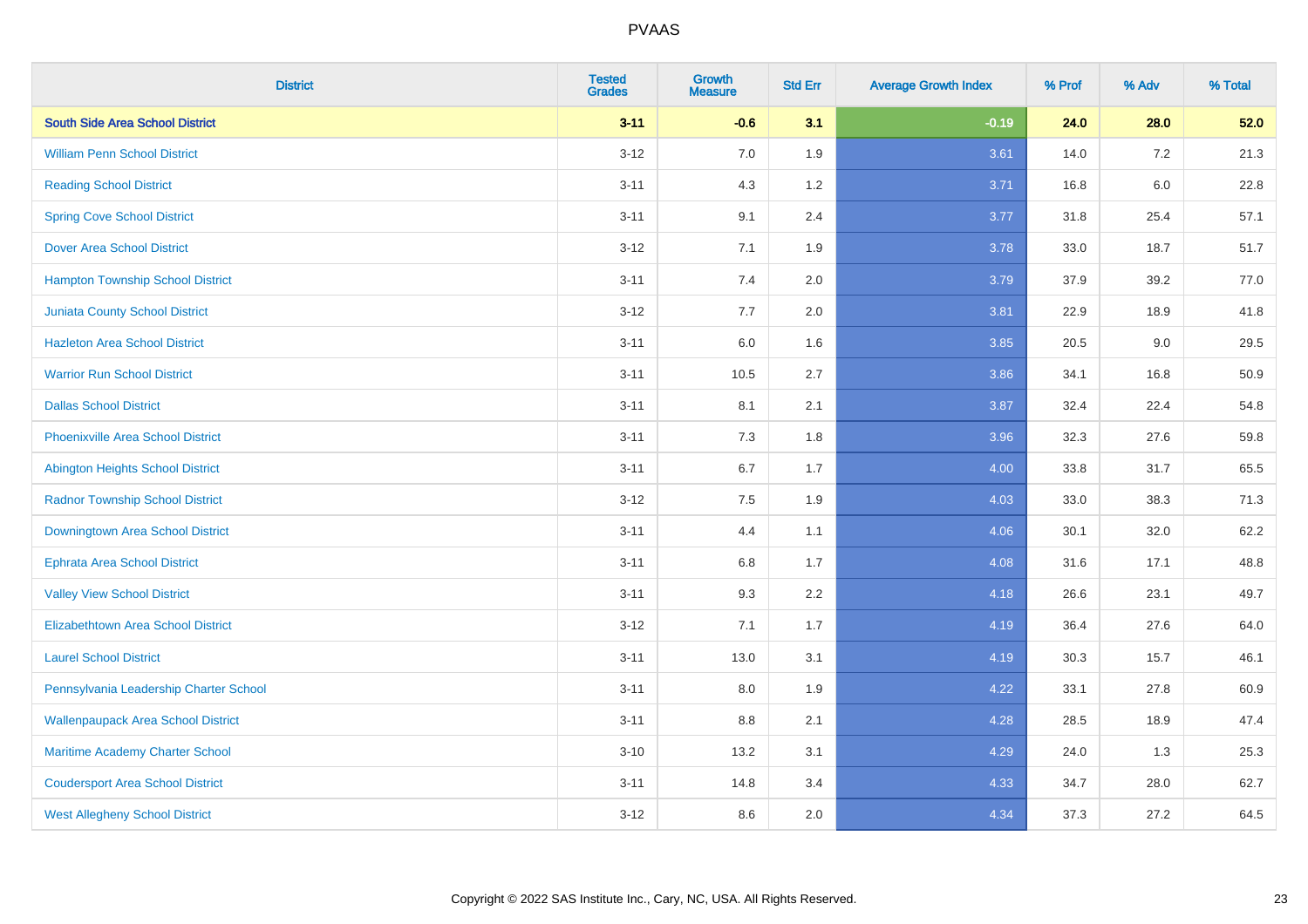| <b>District</b>                                | <b>Tested</b><br><b>Grades</b> | <b>Growth</b><br><b>Measure</b> | <b>Std Err</b> | <b>Average Growth Index</b> | % Prof | % Adv | % Total |
|------------------------------------------------|--------------------------------|---------------------------------|----------------|-----------------------------|--------|-------|---------|
| <b>South Side Area School District</b>         | $3 - 11$                       | $-0.6$                          | 3.1            | $-0.19$                     | 24.0   | 28.0  | 52.0    |
| <b>Lower Moreland Township School District</b> | $3 - 11$                       | 8.7                             | 2.0            | 4.35                        | 38.2   | 33.2  | 71.4    |
| <b>Pennsbury School District</b>               | $3 - 11$                       | 5.6                             | 1.3            | 4.38                        | 37.7   | 27.7  | 65.4    |
| <b>Montrose Area School District</b>           | $3 - 10$                       | 12.3                            | 2.8            | 4.41                        | 37.8   | 28.9  | 66.7    |
| <b>Conewago Valley School District</b>         | $3 - 12$                       | 7.6                             | 1.7            | 4.46                        | 41.3   | 19.4  | 60.6    |
| Northern York County School District           | $3 - 11$                       | 8.4                             | 1.8            | 4.63                        | 24.3   | 23.1  | 47.4    |
| <b>Stroudsburg Area School District</b>        | $3 - 11$                       | 7.5                             | 1.6            | 4.70                        | 30.4   | 18.3  | 48.7    |
| <b>West Perry School District</b>              | $3 - 11$                       | 11.0                            | 2.3            | 4.76                        | 26.9   | 20.5  | 47.4    |
| <b>Lakeland School District</b>                | $3 - 11$                       | 13.3                            | 2.8            | 4.80                        | 22.2   | 21.2  | 43.4    |
| <b>Penn Manor School District</b>              | $3 - 11$                       | 7.1                             | 1.5            | 4.82                        | 26.7   | 20.5  | 47.2    |
| <b>Iroquois School District</b>                | $3 - 11$                       | 13.6                            | 2.8            | 4.83                        | 33.3   | 16.0  | 49.4    |
| <b>Lehighton Area School District</b>          | $3 - 11$                       | 11.4                            | 2.4            | 4.84                        | 30.5   | 24.9  | 55.3    |
| <b>Belle Vernon Area School District</b>       | $3 - 11$                       | 11.1                            | 2.3            | 4.88                        | 31.6   | 25.4  | 57.1    |
| <b>Quaker Valley School District</b>           | $3 - 11$                       | 12.2                            | 2.5            | 4.90                        | 39.5   | 26.4  | 65.9    |
| <b>Easton Area School District</b>             | $3 - 12$                       | 6.3                             | 1.3            | 4.91                        | 24.1   | 13.0  | 37.1    |
| <b>Berlin Brothersvalley School District</b>   | $3 - 11$                       | 19.6                            | 4.0            | 4.93                        | 28.3   | 41.3  | 69.6    |
| <b>Pennridge School District</b>               | $3 - 10$                       | 7.4                             | 1.5            | 5.10                        | 32.0   | 27.6  | 59.6    |
| Pen Argyl Area School District                 | $3 - 12$                       | 12.8                            | 2.5            | 5.10                        | 28.5   | 23.8  | 52.3    |
| <b>Fleetwood Area School District</b>          | $3 - 10$                       | 10.4                            | 2.0            | 5.19                        | 31.7   | 25.8  | 57.5    |
| <b>West Branch Area School District</b>        | $3 - 11$                       | 17.0                            | 3.3            | 5.20                        | 47.1   | 19.1  | 66.2    |
| <b>Cornwall-Lebanon School District</b>        | $3 - 11$                       | 8.2                             | 1.6            | 5.24                        | 28.0   | 20.5  | 48.6    |
| <b>Avon Grove School District</b>              | $3 - 10$                       | 7.6                             | 1.4            | 5.29                        | 33.7   | 33.2  | 67.0    |
| Penns Valley Area School District              | $3 - 12$                       | 14.1                            | 2.6            | 5.33                        | 29.6   | 23.3  | 52.9    |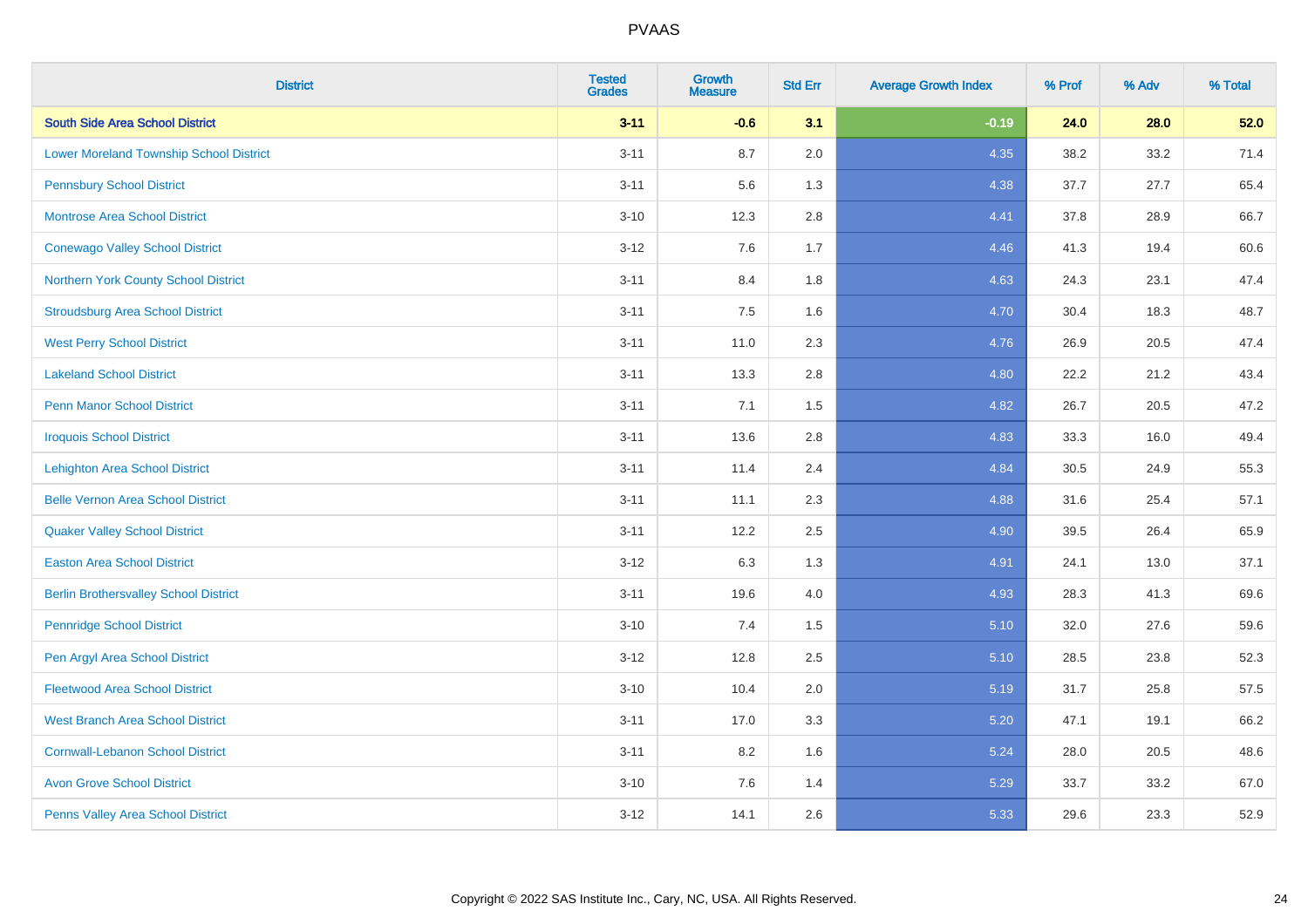| <b>District</b>                           | <b>Tested</b><br><b>Grades</b> | <b>Growth</b><br><b>Measure</b> | <b>Std Err</b> | <b>Average Growth Index</b> | % Prof | % Adv | % Total |
|-------------------------------------------|--------------------------------|---------------------------------|----------------|-----------------------------|--------|-------|---------|
| <b>South Side Area School District</b>    | $3 - 11$                       | $-0.6$                          | 3.1            | $-0.19$                     | 24.0   | 28.0  | 52.0    |
| Lake-Lehman School District               | $3 - 11$                       | 14.9                            | 2.8            | 5.34                        | 25.8   | 22.5  | 48.3    |
| <b>Pine-Richland School District</b>      | $3 - 11$                       | 9.3                             | 1.7            | 5.56                        | 42.3   | 35.8  | 78.1    |
| <b>Hermitage School District</b>          | $3 - 12$                       | 14.0                            | 2.5            | 5.59                        | 34.0   | 27.0  | 61.0    |
| Lampeter-Strasburg School District        | $3 - 12$                       | 11.0                            | 1.9            | 5.69                        | 35.4   | 32.3  | 67.7    |
| <b>Pequea Valley School District</b>      | $3 - 11$                       | 18.0                            | 3.1            | 5.74                        | 29.2   | 37.5  | 66.7    |
| <b>Harbor Creek School District</b>       | $3 - 11$                       | 13.4                            | 2.3            | 5.80                        | 34.5   | 40.7  | 75.2    |
| <b>Blue Mountain School District</b>      | $3 - 10$                       | 12.2                            | 2.1            | 5.81                        | 30.7   | 26.1  | 56.8    |
| <b>Punxsutawney Area School District</b>  | $3 - 11$                       | 15.8                            | 2.7            | 5.83                        | 18.6   | 29.0  | 47.6    |
| <b>Indiana Area School District</b>       | $3 - 11$                       | 12.0                            | 2.0            | 5.98                        | 30.0   | 30.4  | 60.3    |
| <b>Agora Cyber Charter School</b>         | $3 - 11$                       | 14.6                            | 2.4            | 6.03                        | 24.7   | 19.5  | 44.2    |
| <b>Franklin Regional School District</b>  | $3 - 11$                       | 11.3                            | 1.8            | 6.13                        | 30.0   | 35.0  | 65.0    |
| <b>Tuscarora School District</b>          | $3 - 11$                       | 13.4                            | 2.2            | 6.20                        | 37.1   | 26.3  | 63.4    |
| <b>Armstrong School District</b>          | $3 - 11$                       | 9.8                             | 1.6            | 6.22                        | 32.8   | 24.6  | 57.4    |
| <b>Cocalico School District</b>           | $3 - 11$                       | 12.3                            | 1.9            | 6.48                        | 28.2   | 32.3  | 60.5    |
| <b>Manheim Central School District</b>    | $3 - 11$                       | 12.8                            | 2.0            | 6.52                        | 27.8   | 35.4  | 63.2    |
| <b>Neshaminy School District</b>          | $3 - 11$                       | 8.6                             | 1.3            | 6.56                        | 31.3   | 23.9  | 55.2    |
| <b>Millcreek Township School District</b> | $3 - 11$                       | 9.1                             | 1.4            | 6.61                        | 34.5   | 30.1  | 64.6    |
| <b>Methacton School District</b>          | $3 - 11$                       | 11.0                            | 1.6            | 6.94                        | 36.0   | 33.6  | 69.6    |
| <b>Camp Hill School District</b>          | $3 - 12$                       | 20.7                            | 2.9            | 7.00                        | 32.3   | 41.4  | 73.7    |
| <b>Whitehall-Coplay School District</b>   | $3 - 11$                       | 11.8                            | 1.7            | 7.06                        | 32.3   | 21.7  | 54.0    |
| <b>Upper Merion Area School District</b>  | $3 - 11$                       | 14.0                            | 2.0            | 7.15                        | 34.4   | 32.6  | 67.0    |
| <b>Danville Area School District</b>      | $3 - 11$                       | 18.4                            | 2.6            | 7.19                        | 32.0   | 46.1  | 78.1    |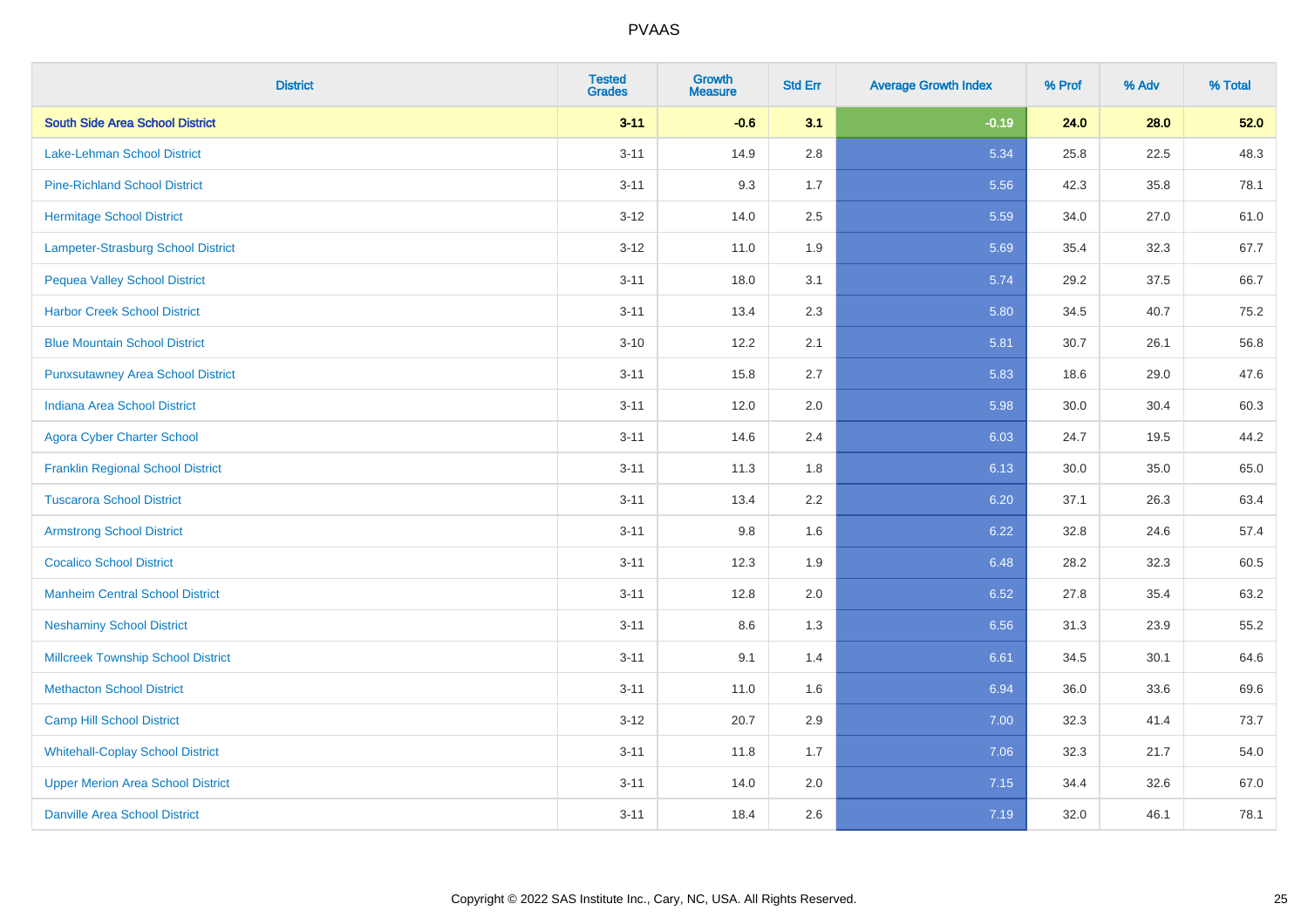| <b>District</b>                               | <b>Tested</b><br><b>Grades</b> | <b>Growth</b><br><b>Measure</b> | <b>Std Err</b> | <b>Average Growth Index</b> | % Prof | % Adv | % Total |
|-----------------------------------------------|--------------------------------|---------------------------------|----------------|-----------------------------|--------|-------|---------|
| <b>South Side Area School District</b>        | $3 - 11$                       | $-0.6$                          | 3.1            | $-0.19$                     | 24.0   | 28.0  | 52.0    |
| <b>Mountain View School District</b>          | $3 - 11$                       | 24.2                            | 3.4            | 7.20                        | 45.8   | 37.3  | 83.0    |
| <b>Manheim Township School District</b>       | $3 - 12$                       | 10.9                            | 1.5            | 7.51                        | 30.9   | 31.0  | 61.9    |
| <b>East Penn School District</b>              | $3 - 11$                       | 8.9                             | 1.2            | 7.61                        | 32.8   | 26.4  | 59.2    |
| <b>Mifflin County School District</b>         | $3 - 11$                       | 12.3                            | 1.6            | 7.69                        | 35.1   | 15.1  | 50.3    |
| <b>Upper Saint Clair School District</b>      | $3 - 11$                       | 13.8                            | 1.8            | 7.86                        | 32.2   | 44.5  | 76.7    |
| <b>Peters Township School District</b>        | $3 - 11$                       | 14.1                            | 1.7            | 8.16                        | 35.2   | 41.6  | 76.8    |
| <b>Collegium Charter School</b>               | $3 - 10$                       | 21.2                            | 2.6            | 8.18                        | 25.4   | 16.4  | 41.8    |
| <b>Upper Darby School District</b>            | $3 - 12$                       | 11.2                            | 1.4            | 8.28                        | 23.8   | 11.8  | 35.6    |
| <b>Saucon Valley School District</b>          | $3 - 11$                       | 18.9                            | 2.2            | 8.48                        | 26.0   | 39.6  | 65.6    |
| <b>Southern York County School District</b>   | $3 - 11$                       | 15.5                            | 1.8            | 8.48                        | 37.6   | 29.2  | 66.8    |
| <b>Central York School District</b>           | $3 - 12$                       | 12.9                            | 1.5            | 8.64                        | 31.4   | 24.1  | 55.5    |
| <b>Marple Newtown School District</b>         | $3 - 11$                       | 20.6                            | 2.3            | 8.95                        | 31.1   | 42.7  | 73.8    |
| Palmyra Area School District                  | $3 - 11$                       | 16.2                            | 1.8            | 9.02                        | 38.8   | 34.0  | 72.8    |
| <b>Unionville-Chadds Ford School District</b> | $3 - 11$                       | 15.8                            | 1.7            | 9.12                        | 31.2   | 48.0  | 79.2    |
| <b>Wayne Highlands School District</b>        | $3 - 11$                       | 22.5                            | 2.5            | 9.16                        | 33.8   | 40.4  | 74.2    |
| <b>Fox Chapel Area School District</b>        | $3 - 11$                       | 17.6                            | 1.9            | 9.47                        | 22.9   | 52.0  | 74.9    |
| <b>Delaware Valley School District</b>        | $3 - 11$                       | 15.7                            | 1.6            | 9.62                        | 36.7   | 32.1  | 68.8    |
| <b>New Hope-Solebury School District</b>      | $3 - 11$                       | 28.8                            | 2.9            | 9.77                        | 31.6   | 50.0  | 81.6    |
| <b>Loyalsock Township School District</b>     | $3 - 12$                       | 26.7                            | 2.7            | 9.92                        | 36.8   | 35.1  | 71.9    |
| <b>Derry Township School District</b>         | $3 - 10$                       | 20.1                            | 2.0            | 10.20                       | 32.8   | 46.9  | 79.7    |
| <b>Hempfield School District</b>              | $3 - 11$                       | 13.4                            | 1.3            | 10.53                       | 29.9   | 36.8  | 66.7    |
| <b>Warwick School District</b>                | $3 - 11$                       | 21.7                            | 1.8            | 11.76                       | 27.7   | 36.3  | 64.0    |